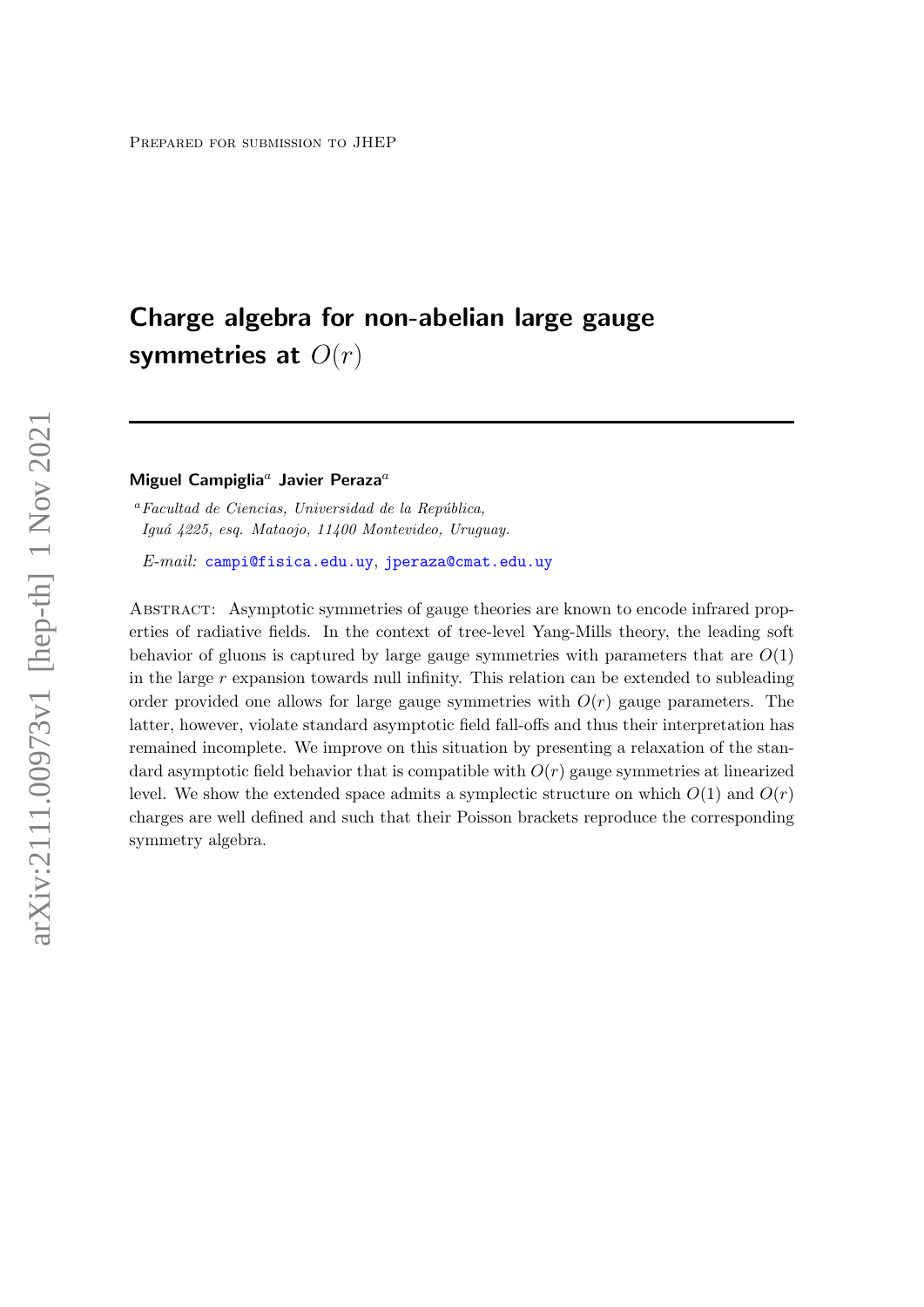# Contents

| $\mathbf{1}$   | Introduction                                                      | $\mathbf{1}$            |
|----------------|-------------------------------------------------------------------|-------------------------|
|                | Conventions and notation<br>1.1                                   | 3                       |
| $\bf{2}$       | YM field near null infinity                                       | $\overline{\mathbf{4}}$ |
|                | Residual large gauge symmetries<br>2.1                            | $\overline{5}$          |
| 3              | Review of known asymptotic charges                                | 6                       |
|                | $O(r^0)$ large gauge charges<br>3.1                               | $\boldsymbol{6}$        |
|                | LPS charges<br>3.2                                                | $\overline{7}$          |
| $\overline{4}$ | Extended phase space and $O(r)$ charge algebra                    | 8                       |
|                | Extended space and $O(r)$ variation algebra<br>4.1                | 8                       |
|                | Conditions on $O(r)$ asymptotic charges<br>4.2                    | 9                       |
|                | $Q^1_{\varepsilon}$<br>4.3                                        | 10                      |
|                | $Q_{\lambda}^0$<br>4.4                                            | 12                      |
|                | 4.5<br>Extended symplectic form and charge algebra                | 13                      |
| $\bf{5}$       | Outlook                                                           | 13                      |
|                | A Asymptotic gauge field                                          | 14                      |
|                | <b>B</b> Residual gauge parameters                                | <b>16</b>               |
|                | Asymptotic expansion<br>B.1                                       | <b>16</b>               |
|                | <b>B.2</b> Commutators                                            | 18                      |
|                | B.3 Bulk description of $O(r^0)$ parameters in the extended space | 18                      |
| $\mathbf C$    | Types of corrections to asymptotic charges                        | 18                      |
|                | D Covariant LPS charge                                            | 20                      |
|                | E Comparison with the gravitational case                          | 21                      |

# <span id="page-1-0"></span>1 Introduction

Theories with massless fields in asymptotically flat spacetimes exhibit a rich structure at null infinity [\[1](#page-24-0)[–3\]](#page-24-1) that is reflected in their asymptotic symmetry groups. Well known examples are large gauge symmetries in Yang-Mills (YM) theory [\[6\]](#page-24-2), Bondi-Metzner-Sachs (BMS) diffeomorphisms in gravity [\[4,](#page-24-3) [5\]](#page-24-4), and their higher spin versions [\[7,](#page-24-5) [8\]](#page-24-6).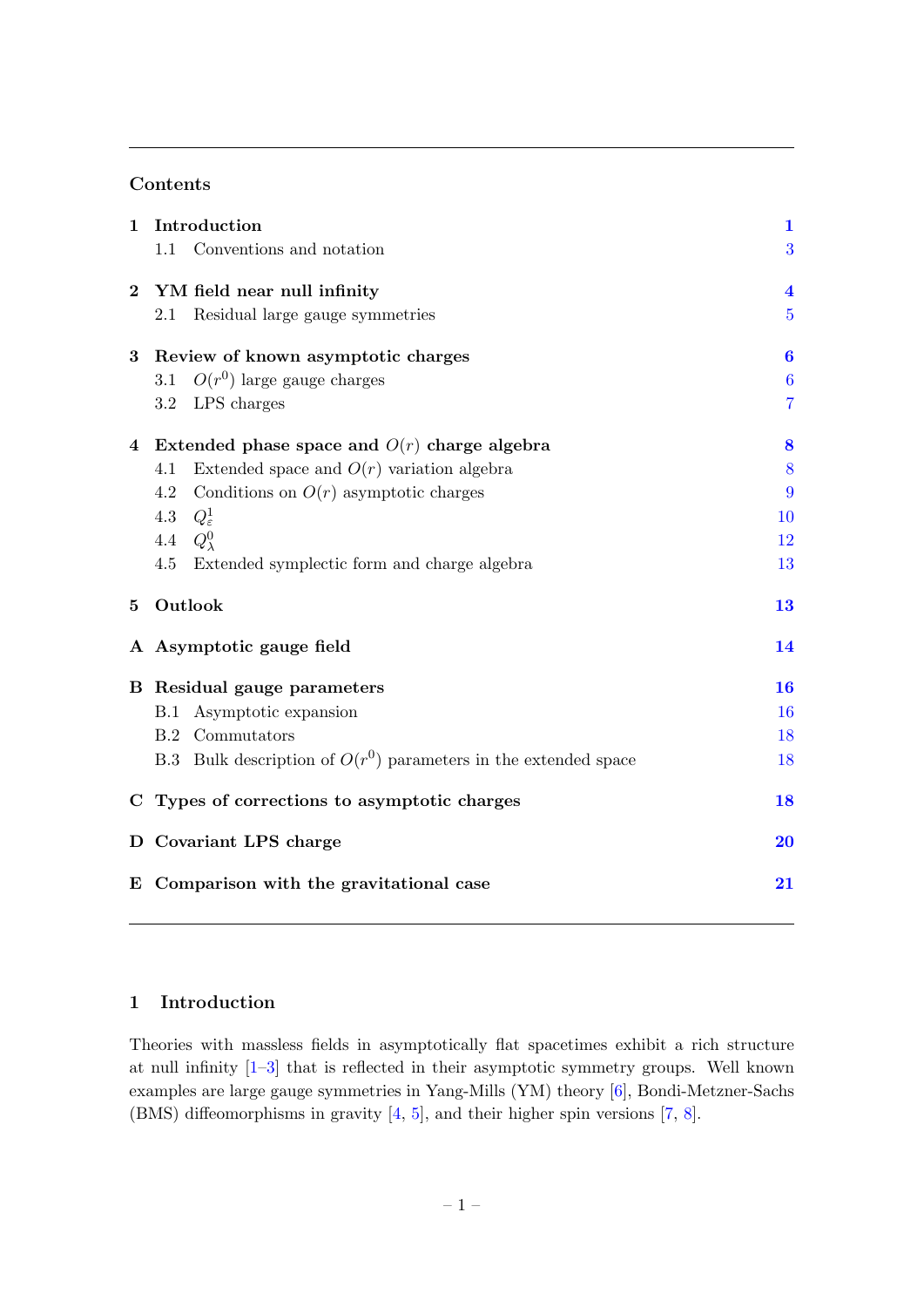The precise nature of asymptotic symmetries depends on the behavior of fields near null infinity. Whereas (the Cartesian components of) radiative massless fields typically decay as  $1/r$ , it is useful in some circumstances to allow for "kinematical" components with slower fall-offs. If achieved consistently, this can lead to an enlargement of the asymptotic symmetry group.<sup>[1](#page-2-0)</sup> Interestingly, the resulting enlarged symmetries can imply non-trivial conservation laws on the original radiative fields. An example of this situation is provided by certain relaxation on the gravitational field fall-offs that allows for changes in the leading order "kinematical" background metric, yielding an extension of BMS that includes "superrotations" [\[14–](#page-25-0)[16\]](#page-25-1). The resulting conservation law [\[17\]](#page-25-2) leads to a universal formula for the (tree-level) sub-leading coefficient in the field's frequency expansion [\[18\]](#page-25-3).

Inspired by the above gravitational example, it was proposed in [\[19\]](#page-25-4) that large  $O(r)$ gauge symmetries can explain similar tree-level gauge theory sub-leading formula [\[20,](#page-25-5) [21\]](#page-25-6). Whereas the proposal was initially established in the context of massless scalar electrodynamics, its validity was later extended to more general charged matter [\[22\]](#page-25-7), higher dimensions, and non-abelian gauge fields  $[23]$  $[23]$  $[23]$ .<sup>2</sup> In these investigations, however, there was no explicit description of the underlying phase space where the symmetries act. In particular, it was not possible to calculate the algebra of charges. The goal of the present paper is to improve on this situation. For definiteness we will work in the context of pure YM theory in four spacetime dimensions, although we expect the main ideas should apply to other settings.

As in the gravitational example, we would like to proceed by first identifying the appropriate "kinematical" fields that allow for  $O(r)$  gauge symmetries. There is however a major difference between the gravitational and gauge theory cases: Whereas superrotations form a closed algebra,  $O(r)$  gauge symmetries do not, since their commutator is generically  $O(r^2)$ . In fact, once  $O(r)$  gauge transformations are allowed, one is forced to include  $O(r^n)$ ones for all positive integers n. In order to avoid this proliferation, we will work in an approximation where the  $O(r)$  gauge symmetries are linearized, thus effectively setting to zero the higher order terms. This restricted setting still allows for interesting structure, in particular regarding the algebra between  $O(r^0)$  and  $O(r)$  gauge symmetries. We hope our approximation describes a truncation of an underlying (tree-level) non-linear structure. The hope is based on (i) the results of  $[30, 31]$  $[30, 31]$  that imply, in the abelian case, a one-to-one correspondence between  $O(r^n)$  large gauge charges and tree-level sub<sup>n–1</sup>–leading formulas [\[32,](#page-26-2) [33\]](#page-26-3), and (ii) the recently discovered [\[34,](#page-26-4) [35\]](#page-26-5) infinite dimensional chiral algebra obeyed by tree-level (conformally) soft gluons of a given helicity. We leave for future work the exploration of these would-be higher order non-abelian  $O(r^n)$  symmetries.

The organization of the paper is as follows. In the remainder of this section we introduce conventions and notation. In section [2](#page-4-0) we discuss the expansion of the gauge field

<span id="page-2-0"></span><sup>&</sup>lt;sup>1</sup>Relaxing the standard  $1/r$  fall-offs is far from straightforward. It typically leads to inconsistencies, such as divergences in the field's energy flux. The interplay between consistent boundary conditions and allowed symmetries goes beyond the 4d null infinity case, see e.g.  $[9-13]$  $[9-13]$  and references therein.

<span id="page-2-1"></span> $^{2}$ In  $d = 4$  these results are only valid at tree-level, which is the context of the present paper. See [\[24\]](#page-25-11) for the sub-leading formula beyond tree level in the abelian case and [\[25–](#page-25-12)[27\]](#page-25-13) for possible explanations in terms of asymptotic charges. See [\[28,](#page-25-14) [29\]](#page-26-6) for discussion of loop effects in the non-abelian case.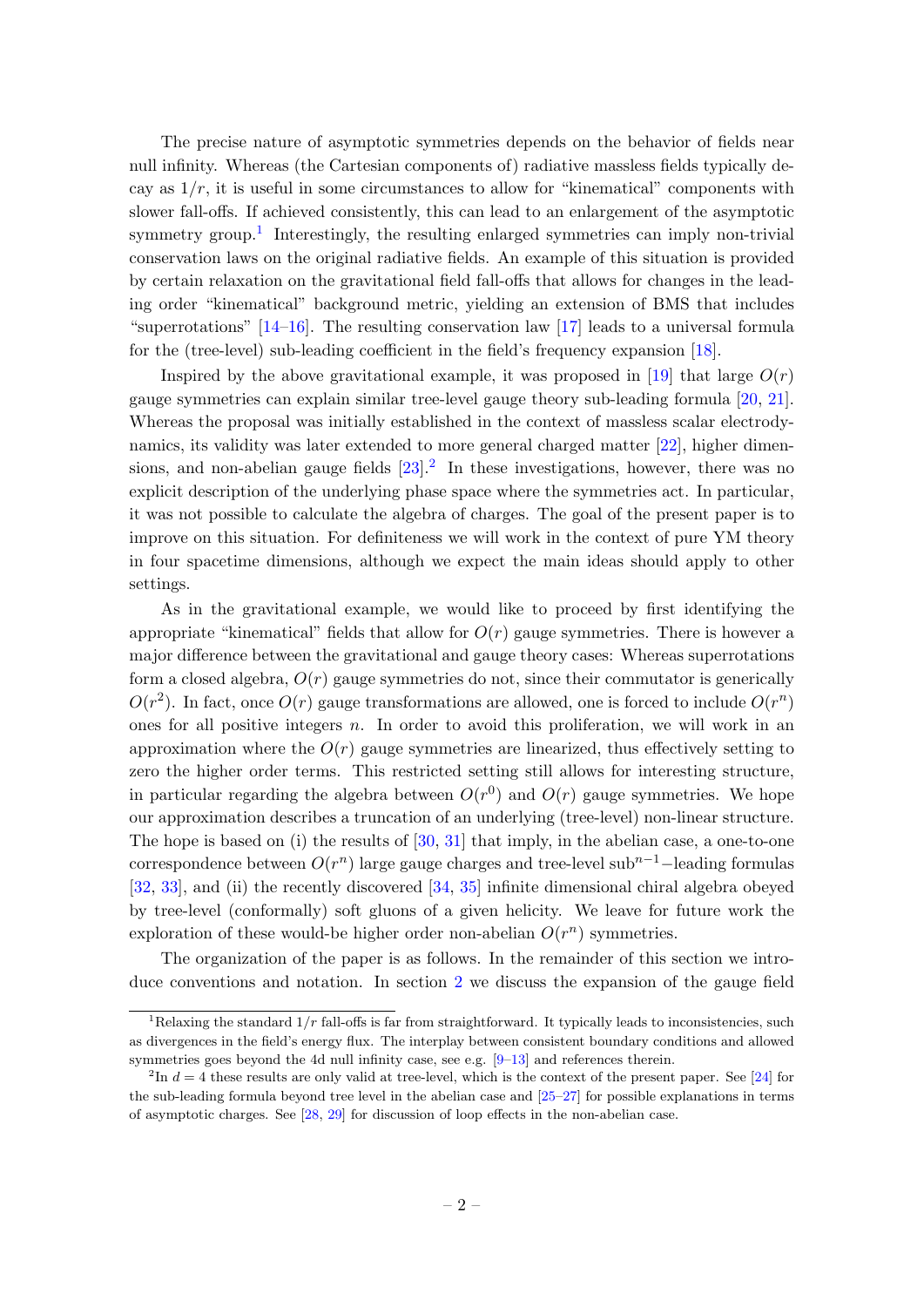near null infinity under standard radiative fall-offs. In section [3](#page-6-0) we review the asymptotic charges associated to the leading and subleading tree-level soft gluon theorems. The core of the paper is section [4.](#page-8-0) Here we present the enlarged asymptotic space on which  $O(r)$ large gauge transformations act. We then construct charges associated to  $O(r^0)$  and  $O(r)$ gauge symmetries on this extended space such that their Poisson brackets reproduce the symmetry algebra. Our approach is similar in spirit to our previous work [\[36\]](#page-26-7) in that we first obtain the charges by requiring certain consistency conditions, and only later define the symplectic structure in a way that is compatible with them. We summarize and highlight open problems in section [5.](#page-13-1) In order to facilitate the reading, some of the discussions and computations are presented in appendices.

#### <span id="page-3-0"></span>1.1 Conventions and notation

We consider pure classical Yang-Mills theory with a matrix group  $G$  in 4d flat spacetime. We denote by  $\mathfrak g$  the Lie algebra, [,] its Lie bracket,  $\mathcal A_\mu$  the  $\mathfrak g$ -valued gauge connection and

<span id="page-3-3"></span>
$$
\mathcal{F}_{\mu\nu} = \partial_{\mu}\mathcal{A}_{\nu} - \partial_{\nu}\mathcal{A}_{\mu} + [\mathcal{A}_{\mu}, \mathcal{A}_{\nu}], \tag{1.1}
$$

the field strength. The field equations are

<span id="page-3-5"></span>
$$
\mathcal{D}^{\mu}\mathcal{F}_{\mu\nu} = \nabla^{\mu}\mathcal{F}_{\mu\nu} + [\mathcal{A}^{\mu}, \mathcal{F}_{\mu\nu}] = 0, \qquad (1.2)
$$

with  $\nabla_{\mu}$  and  $\mathcal{D}_{\mu}$  denoting the metric and gauge covariant derivatives respectively. Local gauge transformations are parametrized by  $\mathfrak g$ -valued functions  $\Lambda$  as

<span id="page-3-1"></span>
$$
\delta_{\Lambda} \mathcal{A}_{\mu} = \mathcal{D}_{\mu} \Lambda = \partial_{\mu} \Lambda + [\mathcal{A}_{\mu}, \Lambda]. \tag{1.3}
$$

The "bulk" symplectic form is

<span id="page-3-2"></span>
$$
\Omega^{\text{bulk}} = -\int_{\Sigma} dS_{\mu} \text{Tr}(\delta \mathcal{F}^{\mu\nu} \wedge \delta \mathcal{A}_{\nu}), \qquad (1.4)
$$

where Tr is the matrix trace and the integral is taken over any Cauchy slice  $\Sigma$ . The symplectic form can be used to obtain canonical charges associated with symmetries. In particular, for the gauge symmetry  $(1.3)$  one has

<span id="page-3-4"></span>
$$
Q_{\Lambda}^{\text{bulk}} = -\int_{\Sigma} dS_{\mu} \partial_{\nu} \text{Tr}(\Lambda \mathcal{F}^{\mu \nu}), \qquad (1.5)
$$

where the charge satisfies  $\delta Q_{\Lambda}^{\text{bulk}} = \Omega^{\text{bulk}}(\delta, \delta_{\Lambda}).$ 

To describe the gauge field near future null infinity, we employ outgoing coordinates  $(r, u, x^a)$ , where r is the radial coordinate,  $u = t - r$  the retarded time, and  $x^a$  coordinates on the celestial sphere. The flat spacetime metric takes the form,

$$
ds^{2} = -du^{2} - 2dudr + r^{2}q_{ab}dx^{a}dx^{b},
$$
\n(1.6)

where  $q_{ab}$  is the round sphere metric. Points at null infinity  $\mathcal I$  will be labeled as  $(u, x)$ , with  $x = x^a$  denoting a point on the celestial sphere. The "bulk" gauge field  $\mathcal{A}_{\mu}$  induces a gauge field  $A_a$  at null infinity,

$$
A_a(u,x) = \lim_{r \to \infty} \mathcal{A}_a(r,u,x), \tag{1.7}
$$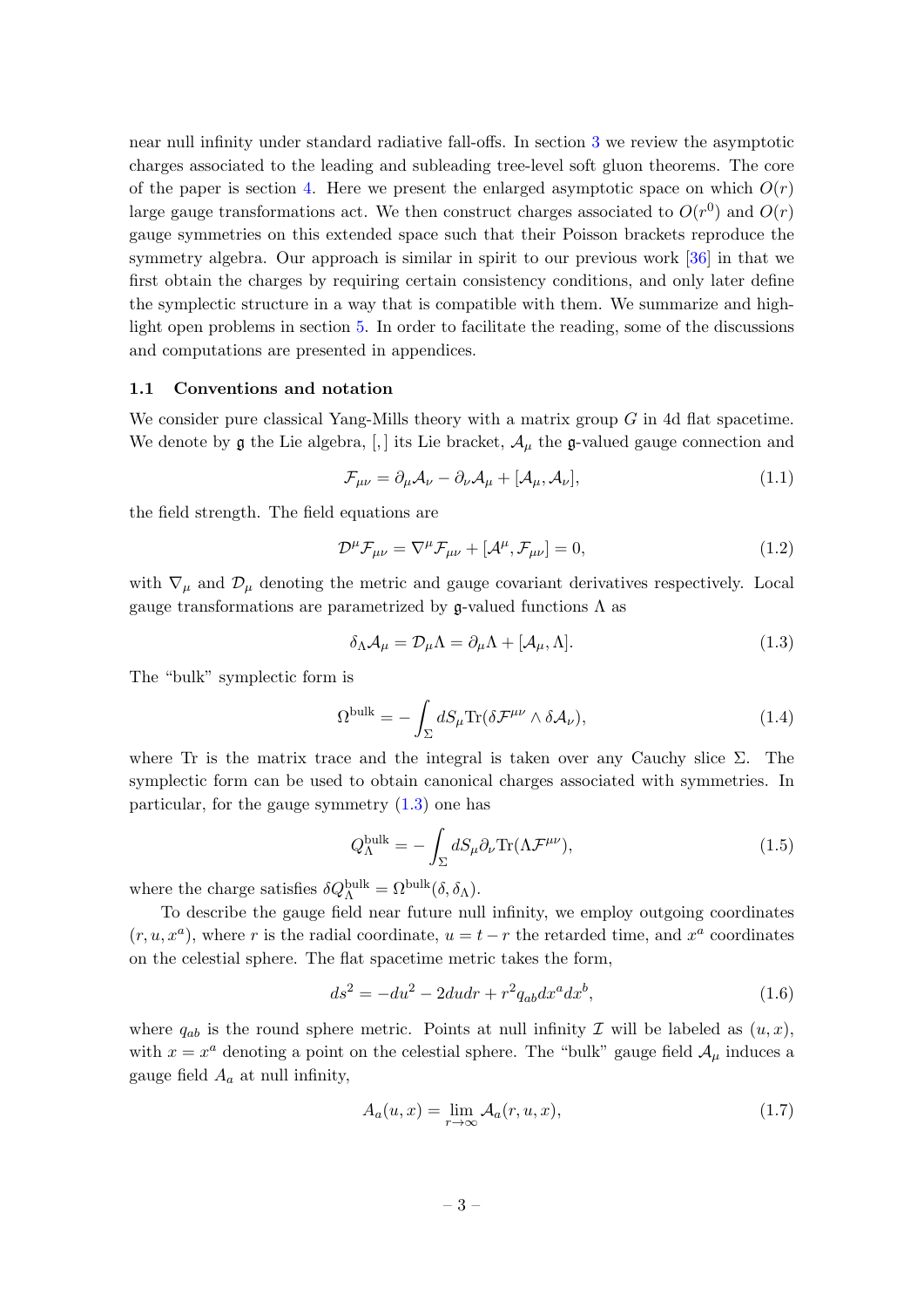that is unconstrained by the field equations and thus plays the role of free data. We will work under the assumption of "tree-level"  $u \to \pm \infty$  fall-offs

<span id="page-4-4"></span>
$$
\partial_u A_a(u, x) = O(1/|u|^\infty),\tag{1.8}
$$

consistent with a  $O(\omega^0)$  subleading behavior in the  $\omega \to 0$  frequency expansion of the gauge field. This still allows for non-trivial asymptotic values of  $A_a$  at  $u = \pm \infty$ ,

$$
A_a^{\pm}(x) := \lim_{u \to \pm \infty} A_a(u, x). \tag{1.9}
$$

The gauge field near null infinity can be determined in terms of  $A_a(u, x)$  by solving the field equations (see e.g. [\[6,](#page-24-2) [37\]](#page-26-8) and section [2\)](#page-4-0). We denote by  $\Gamma^{\text{rad}}$  the resulting space of gauge fields and write schematically

$$
\Gamma^{\text{rad}} \approx \{A_a(u, x)\}.\tag{1.10}
$$

Under standard fall-offs, the bulk symplectic form  $(1.4)$  can be evaluated on the surface  $\Sigma \to \mathcal{I}$ , leading to the symplectic form

<span id="page-4-3"></span>
$$
\Omega^{\text{rad}} = \int_{\mathcal{I}} \text{Tr}(\delta \partial_u A^a \wedge \delta A_a) du d^2 x,\tag{1.11}
$$

where  $A^a \equiv q^{ab} A_b$  and the determinant  $\sqrt{q}$  is implicit in the  $d^2x$  measure. We refer to the pair  $(\Gamma^{\text{rad}}, \Omega^{\text{rad}})$  as the *radiative phase space*. It is the YM version of the Maxwell and gravity radiative phase spaces introduced in [\[38\]](#page-26-9).

We denote by  $D_a$  the gauge-covariant derivative at null infinity,

$$
D_a := \partial_a + [A_a,],\tag{1.12}
$$

and use  $\partial_a$  to denote the sphere-covariant derivative compatible with  $q_{ab}$ , i.e.  $\partial_c q_{ab} = 0$ .

## <span id="page-4-0"></span>2 YM field near null infinity

In order to specify the  $r \to \infty$  expansion of the gauge field we first need to specify a gauge condition. We will work in harmonic gauge  $\nabla^{\mu} A_{\mu} = 0$ , although we expect our results to be valid for more general gauge choices. Starting from the standard  $O(r^{-1})$  free field fall-offs, one is lead to the following asymptotic expansion:

<span id="page-4-1"></span>
$$
\mathcal{A}_{r} = \frac{1}{r^{2}} (\ln r \mathring{A}_{r} + \mathring{A}_{r}) + \frac{1}{r^{3}} (\ln r \mathring{A}_{r} + \mathring{A}_{r}) + o(r^{-3}),
$$
\n
$$
\mathcal{A}_{u} = \frac{\ln r}{r} \mathring{A}_{u} + \frac{1}{r^{2}} (\ln^{2} r \mathring{A}_{u} + \ln r \mathring{A}_{u} + \mathring{A}_{u}) + o(r^{-2}),
$$
\n
$$
\mathcal{A}_{a} = A_{a} + \frac{1}{r} (\ln r \mathring{A}_{a} + \mathring{A}_{a}) + o(r^{-1}),
$$
\n(2.1)

where all coefficients are functions of u and  $x^a$ , and  $o(1/r^n)$  denotes quantities decaying faster than  $1/r^n$  as  $r \to \infty$ . We show in appendix [A](#page-14-0) that  $(2.1)$  is consistent with the field equations and the harmonic gauge condition,

<span id="page-4-2"></span>
$$
\mathcal{D}^{\mu}\mathcal{F}_{\mu\nu} = 0, \quad \nabla^{\mu}\mathcal{A}_{\mu} = 0. \tag{2.2}
$$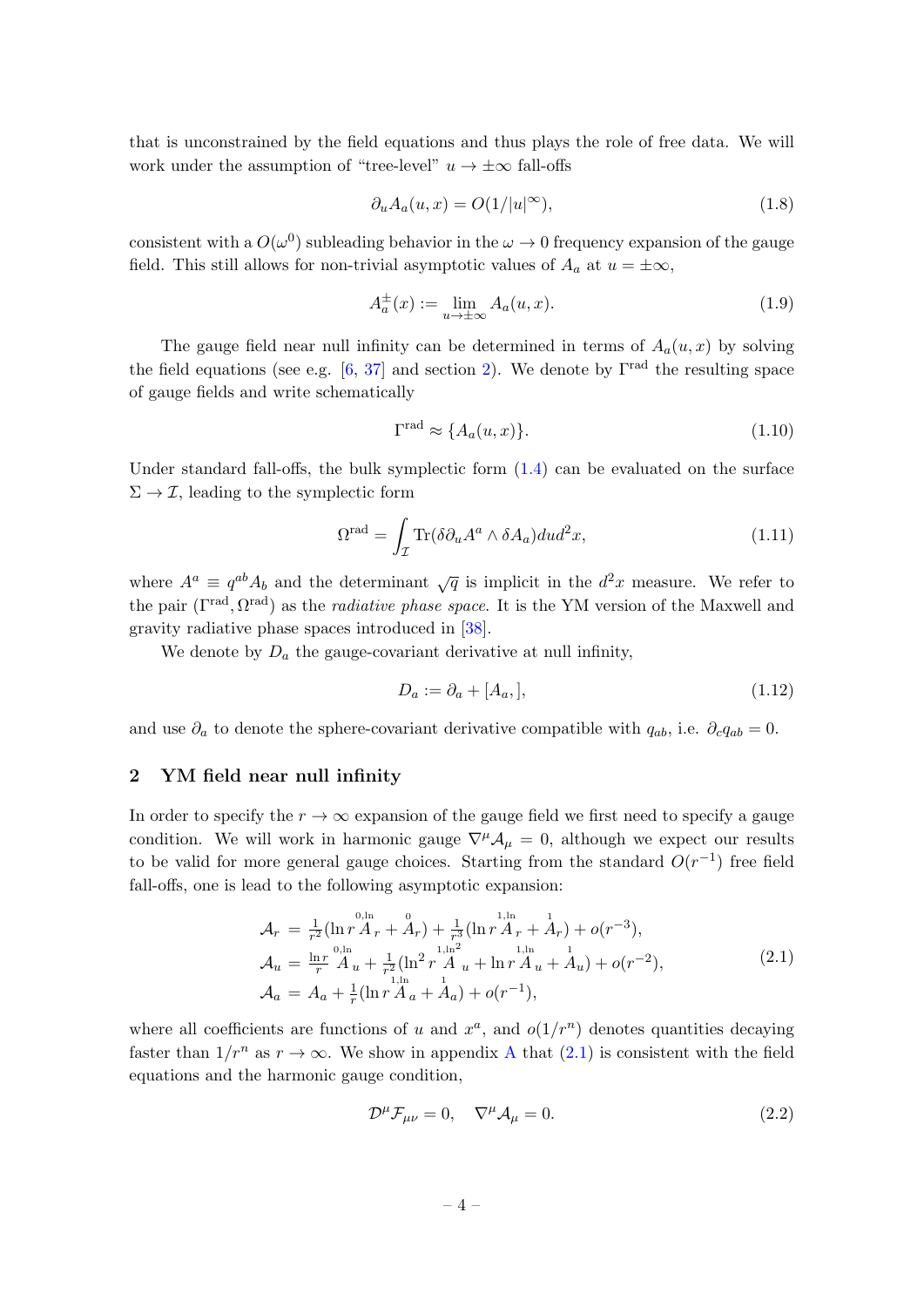The  $r \to \infty$  expansion of [\(2.2\)](#page-4-2) leads to a hierarchy of equations that can be recursively solved to determine the coefficients in  $(2.1)$  in terms of the free data  $A_a$  (modulo integration constants that can be specified by boundary conditions in  $u$ ), see appendix [A](#page-14-0) for details.

The field strength is found to have the following leading  $r \to \infty$  behavior,<sup>[3](#page-5-1)</sup>

<span id="page-5-2"></span>
$$
\mathcal{F}_{ru} = r^{-2} F_{ru} + o(r^{-2}), \qquad \mathcal{F}_{ra} = r^{-2} F_{ra} + o(r^{-2}),
$$
  
\n
$$
\mathcal{F}_{ua} = F_{ua} + o(1), \qquad \mathcal{F}_{ab} = F_{ab} + o(1).
$$
\n(2.3)

From  $(1.1)$  and  $(2.1)$  one has

$$
F_{ua} = \partial_u A_a, \quad F_{ab} = \partial_a A_b - \partial_b A_a + [A_a, A_b]. \tag{2.4}
$$

 $F_{ua}$  plays the role of asymptotic transverse chromo-electric field and  $F_{ab}$  is the curvature of  $A_a$  when viewed as a 2d gauge connection on the celestial sphere. The remaining leading components in  $(2.3)$  are determined by the asymptotic field equations (see appendix [A\)](#page-14-0)

<span id="page-5-6"></span>
$$
\partial_u F_{ru} + D^a F_{ua} = 0,\t\t(2.5)
$$

$$
-2\partial_u F_{ra} + D_a F_{ru} + D^b F_{ba} = 0, \qquad (2.6)
$$

where we recall that  $D_a = \partial_a + [A_a]$  and sphere indices are raised with  $q^{ab}$ . We shall later integrate these equation using the boundary conditions

<span id="page-5-3"></span>
$$
\lim_{u \to +\infty} F_{ru}(u, x) = 0, \quad \lim_{u \to +\infty} F_{ra}(u, x) = 0.
$$
 (2.7)

In analogy to the abelian case  $[30, 39, 40]$  $[30, 39, 40]$  $[30, 39, 40]$  $[30, 39, 40]$ , we interpret  $(2.7)$  as due to the absence of massive colored fields. Similar  $u \to +\infty$  boundary conditions may also hold for other coefficients of the field strength, but [\(2.7\)](#page-5-3) will suffice for our purposes.

#### <span id="page-5-0"></span>2.1 Residual large gauge symmetries

In order for gauge symmetries  $(1.3)$  to be compatible with the harmonic gauge

$$
\nabla^{\mu} \mathcal{A}_{\mu} = 0, \tag{2.8}
$$

they must satisfy

<span id="page-5-4"></span>
$$
\nabla^{\mu}\delta_{\Lambda}\mathcal{A}_{\mu} = \nabla^{\mu}\mathcal{D}_{\mu}\Lambda = \Box\Lambda + [\mathcal{A}_{\mu}, \nabla^{\mu}\Lambda] = 0. \tag{2.9}
$$

This introduces a field-dependence on residual gauge parameters that will be relevant in our later discussion. For the moment, we notice that the commutator of field-dependent gauge transformations can be written as (see e.g. [\[37\]](#page-26-8)),

$$
[\delta_{\Lambda}, \delta_{\Lambda'}] \mathcal{A}_{\mu} = \delta_{[\Lambda, \Lambda']^*} \mathcal{A}_{\mu}, \tag{2.10}
$$

where the modified bracket is defined as

<span id="page-5-5"></span>
$$
[\Lambda, \Lambda']^* := [\Lambda, \Lambda'] + \delta_{\Lambda} \Lambda' - \delta_{\Lambda'} \Lambda.
$$
\n(2.11)

<span id="page-5-1"></span><sup>&</sup>lt;sup>3</sup>The gauge field  $(2.1)$  appears to introduce logarithmic terms that are overleading to those displayed in [\(2.3\)](#page-5-2). These however vanish due to the field equations.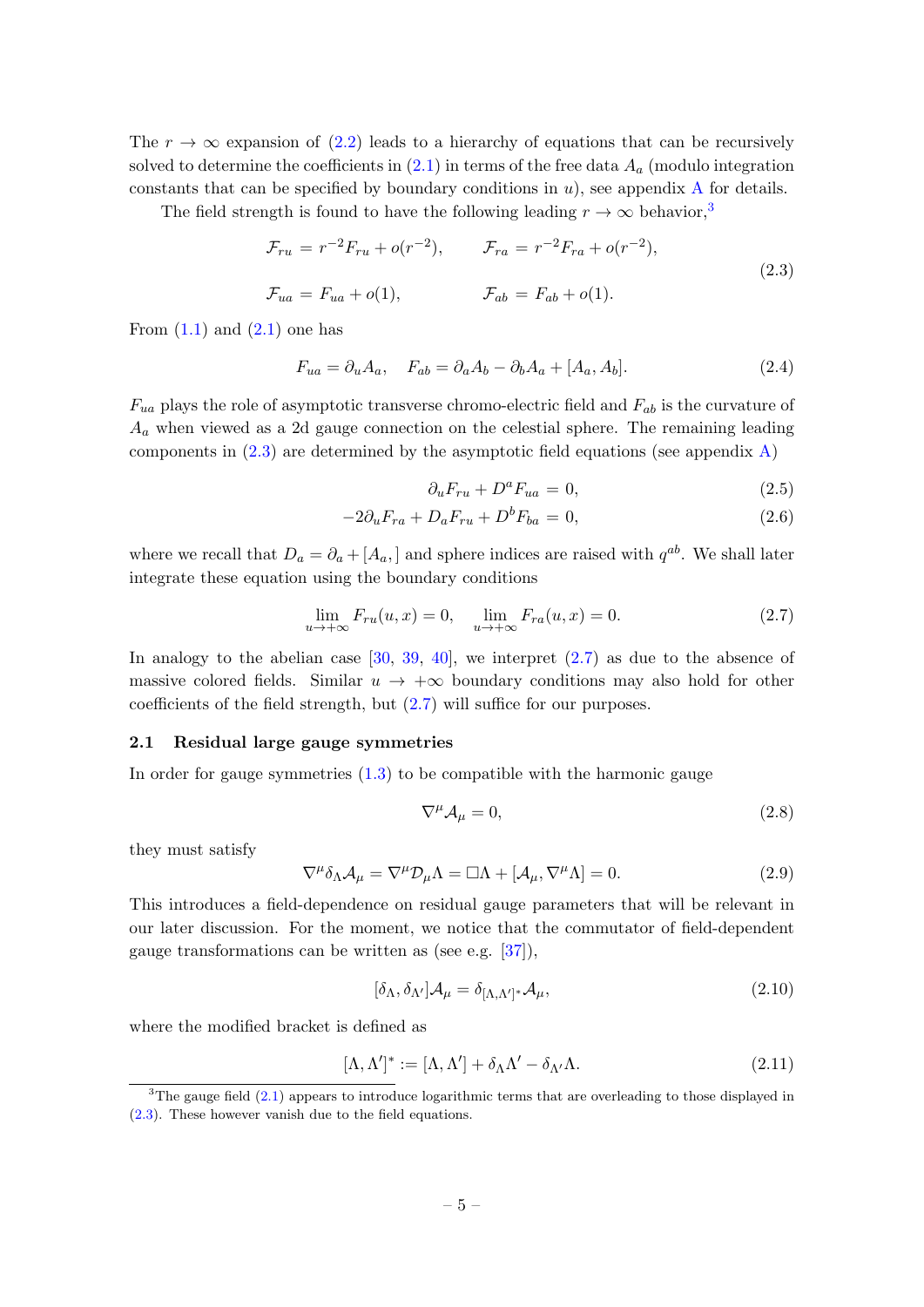One can verify that  $[\Lambda, \Lambda']^*$  satisfies [\(2.9\)](#page-5-4) provided  $\Lambda$  and  $\Lambda'$  do so.

We will be interested in large gauge parameters with leading behavior  $O(r^0)$  and  $O(r^1)$ . We denote these two types of parameters by

<span id="page-6-6"></span>
$$
\Lambda^0_\lambda(r, u, x) \stackrel{r \to \infty}{=} \lambda(x) + \cdots \tag{2.12}
$$

$$
\Lambda_{\varepsilon}^{1}(r, u, x) \stackrel{r \to \infty}{=} r\varepsilon(x) + \cdots. \tag{2.13}
$$

The coefficients  $\lambda(x)$  and  $\varepsilon(x)$  are the "free data" for the gauge parameters and the dots represent subleading terms that can be determined by solving  $(2.9)$ , see appendix [B.](#page-16-0) Notice that only the  $O(r^0)$  gauge parameters are compatible with the radiative fall-offs [\(2.1\)](#page-4-1). For those one can show that  $4$ 

<span id="page-6-4"></span>
$$
[\Lambda^0_{\lambda}, \Lambda^0_{\lambda'}]^* = \Lambda^0_{[\lambda, \lambda']}.
$$
\n(2.14)

In section [4](#page-8-0) we will present a relaxation of the radiative fall-offs that admit  $O(r)$  gauge symmetries to first order in the parameter  $\varepsilon(x)$ . This will allow us to compute the bracket [\(2.11\)](#page-5-5) between  $\Lambda_{\lambda}^{0}$  and  $\Lambda_{\varepsilon}^{1}$ .

# <span id="page-6-0"></span>3 Review of known asymptotic charges

In this section we review the asymptotic charges of YM theory that have been studied in connection with the leading and subleading tree-level soft factorization formulas.

Since the seminal work of Strominger [\[6\]](#page-24-2) it has been understood that the leading soft gluon factorization can be understood as a conservation law associated to large  $O(r^0)$ gauge symmetries (see also  $[41-45]$ ). On the other hand, the symmetry interpretation of the subleading factorization is more subtle: The asymptotic charges are known thanks to the work of Lysov, Pasterski and Strominger (LPS)  $[21]$ , but it is unclear what the underlying symmetry algebra is. Although progress in this direction has been made from the perspective of celestial 2d currents [\[34,](#page-26-4) [46–](#page-26-14)[49\]](#page-27-0), a "canonical" null-infinity picture has been missing.

# <span id="page-6-1"></span> $3.1$   $O(r^0)$  large gauge charges

 $O(r^0)$  gauge transformations  $\delta_{\Lambda^0_\lambda} A_\mu$  induce an action on the free data  $A_a$  that we denote by  $\delta_{\lambda}^{0}$  and is given by

$$
\delta^0_\lambda A_a = D_a \lambda = \partial_a \lambda + [A_a, \lambda]. \tag{3.1}
$$

One can verify this action is symplectic wrt  $\Omega^{\text{rad}}$  [\(1.11\)](#page-4-3) and satisfies

$$
\Omega^{\text{rad}}(\delta, \delta_{\lambda}^{0}) = \delta Q_{\lambda}^{0, \text{rad}} \tag{3.2}
$$

with

<span id="page-6-5"></span>
$$
Q_{\lambda}^{0,\text{rad}} = \int_{\mathcal{I}} \text{Tr}(\partial_u A^a D_a \lambda) du d^2 x. \tag{3.3}
$$

<span id="page-6-2"></span><sup>&</sup>lt;sup>4</sup>It is easy to verify that in this case the leading term of the bracket [\(2.11\)](#page-5-5) is given by the ordinary bracket. Since the leading term determines all subleading terms via the gauge parameter equation [\(2.9\)](#page-5-4), one concludes both sides of [\(2.14\)](#page-6-4) are equal.

<span id="page-6-3"></span> $5$ The work  $[21]$  is in the abelian context but it admits a direct generalization to the non-abelian case; see e.g. [\[23,](#page-25-8) [50\]](#page-27-1) and section [3.2.](#page-7-0)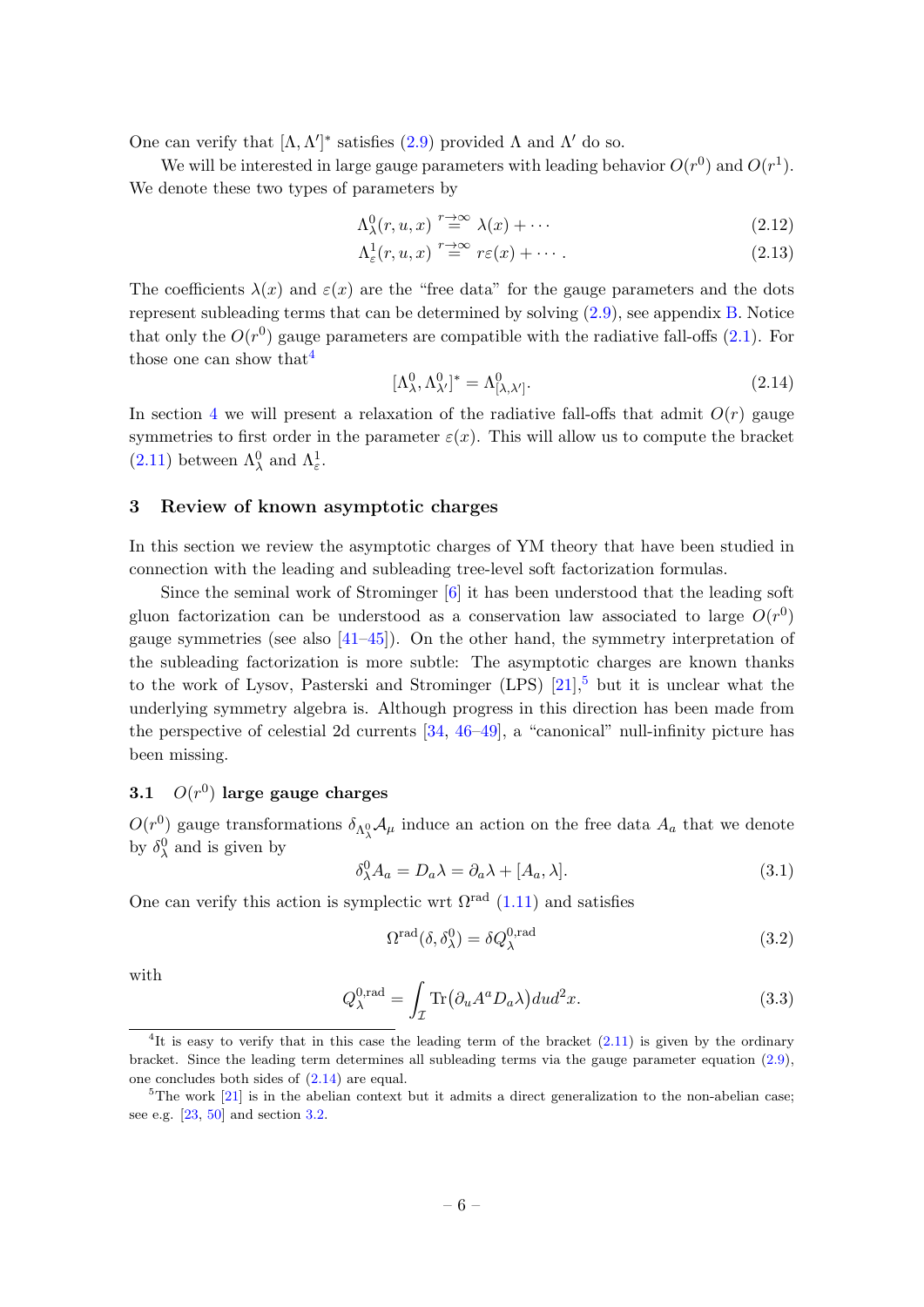An alternative way to obtain this charge is to evaluate the bulk expression [\(1.5\)](#page-3-4) for  $\Lambda = \Lambda^0_{\lambda}$ and  $\Sigma \to \mathcal{I}$ . Since [\(1.5\)](#page-3-4) is a total derivative, this results in a pure boundary term (see e.g. [\[3\]](#page-24-1))

<span id="page-7-1"></span>
$$
Q_{\lambda}^{0,\text{rad}} = \int_{\mathcal{I}_{-}} \text{Tr}(\lambda(x) F_{ru}(u = -\infty, x)) d^{2}x, \qquad (3.4)
$$

where  $\mathcal{I} \simeq S^2$  is the  $u = -\infty$  boundary of  $\mathcal{I}$ . The equality between  $(3.4)$  and  $(3.3)$  follows from the field equation  $(2.5)$  and the boundary condition  $(2.7)$ .

#### <span id="page-7-0"></span>3.2 LPS charges

The sub-leading soft gluon factorization formula takes the same form as its abelian counterpart, with color factors replacing abelian charges [\[20\]](#page-25-5). Since we are dealing with pure YM theory, the external colored states are just gluons. The corresponding creation/annihilation operators are proportional to the negative/positive energy components of the Fourier transformed asymptotic gauge field,

$$
\hat{A}_a(\omega, x) = \int_{-\infty}^{\infty} du e^{i\omega u} A_a(u, x).
$$
\n(3.5)

The non-abelian version of the LPS charges are parametrized by Lie-algebra valued sphere vector fields  $Y^a$  according to

$$
Q_Y = Q_Y^{\text{soft}} + Q_Y^{\text{hard}} \tag{3.6}
$$

where

$$
Q_Y^{\text{soft}} = 2 \lim_{\omega \to 0} \partial_{\omega} \left( \omega \int d^2 x \text{Tr} \left( Y^z \partial_z^2 \hat{A}_{\bar{z}}(\omega, x) + Y^{\bar{z}} \partial_{\bar{z}}^2 \hat{A}_z(\omega, x) \right) \right) \tag{3.7}
$$

(*z* and  $\bar{z}$  are stereographic coordinates on the celestial sphere) and  $Q_Y^{\text{hard}}$  is defined by  $\frac{6}{3}$  $\frac{6}{3}$  $\frac{6}{3}$ 

$$
[Q_Y^{\text{hard}}, \hat{A}_a(\omega, x)]_{\text{op}} = \delta_Y \hat{A}_a(\omega, x), \tag{3.8}
$$

<span id="page-7-4"></span>
$$
\delta_Y \hat{A}_a := [\partial_a Y^a \partial_\omega - \omega^{-1} \mathcal{L}_Y, \hat{A}_a] = [\partial_a Y^a, \partial_\omega \hat{A}_a] - \omega^{-1} ([Y^b, \partial_b \hat{A}_a] + [\partial_a Y^b, \hat{A}_b]). \tag{3.9}
$$

Following [\[21\]](#page-25-6), one can use these definitions to obtain expressions of the charges in terms of the radiative data  $A_a(u, x)$ . One finds

<span id="page-7-3"></span>
$$
Q_Y^{\text{soft}} = -2 \int du d^2 x \, u \text{Tr} Y^z \partial_z^2 \partial_u A_{\bar{z}} + c.c,
$$
\n(3.10)

$$
Q_Y^{\text{hard}} = \int du d^2x \, u \text{Tr} \left( \partial_a Y^a J_u - Y^a \partial_u J_a \right), \tag{3.11}
$$

where

<span id="page-7-6"></span>
$$
J_u := [A^a, \partial_u A_a], \quad J_z := 2q^{z\bar{z}} [A_z, \partial_z A_{\bar{z}}]. \tag{3.12}
$$

The first and second term in  $(3.11)$  correspond to the first and second term in  $(3.9)$ .<sup>[7](#page-7-5)</sup> As in [\[21\]](#page-25-6), the factors  $J_u$  and  $J_z$  are related to the  $O(r^{-2})$  components of the spacetime current, which in our case is just the pure YM "current"  $\mathcal{J}_{\nu} = -\nabla^{\mu}[\mathcal{A}_{\mu}, \mathcal{A}_{\nu}] - [\mathcal{A}^{\mu}, \mathcal{F}_{\mu\nu}]$ .

<span id="page-7-2"></span><sup>&</sup>lt;sup>6</sup>We use  $\left[\,\right]_{\text{op}}$  to denote operator commutators in order to distinguish them from the Lie algebra brackets [,]. We have absorbed a factor of i in the definition of  $\delta_Y$ ; the action of the hard charge is given by i times [\(3.9\)](#page-7-4).

<span id="page-7-5"></span><sup>&</sup>lt;sup>7</sup>The  $J_a$  term in [\(3.11\)](#page-7-3) differs by a total u-derivative from the expression in [\[21\]](#page-25-6). Our prescription ensures convergence of the u integral under the assumed fall-offs  $(1.8)$ .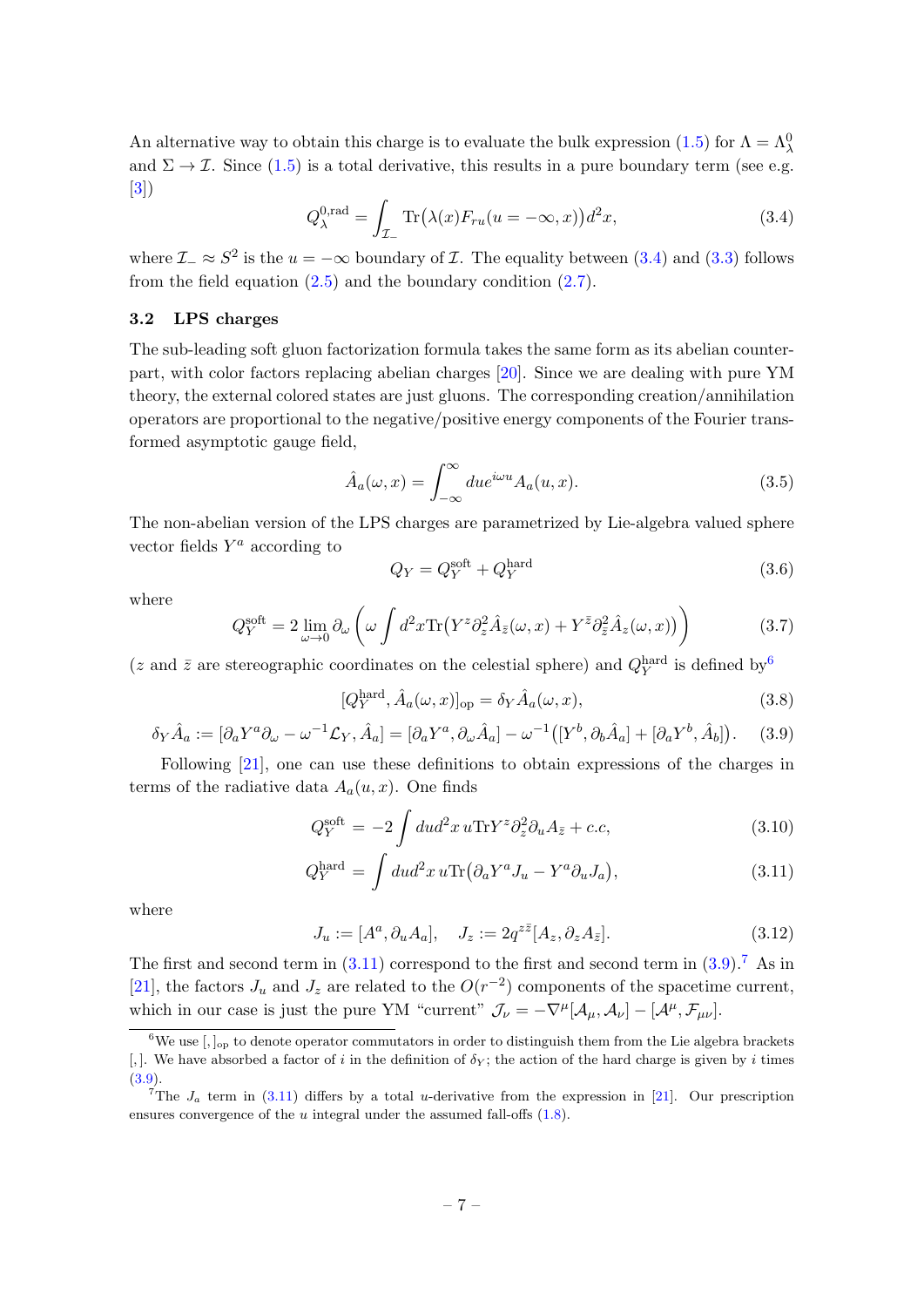#### <span id="page-8-0"></span>4 Extended phase space and  $O(r)$  charge algebra

In this section we present an extension of the radiative phase space that supports linearized  $O(r)$  large gauge symmetries.

Whereas the standard radiative space  $\Gamma^{\text{rad}}$  is parametrized by gauge fields  $A_a(u, x)$  at null infinity, the extended space  $\Gamma^{\text{ext}}$  will include an extra scalar field  $\phi(x)$  that can be interpreted as the Goldstone mode associated to  $O(r)$  large gauge symmetries (similar to other known instances of asymptotic symmetries [\[3\]](#page-24-1)).

In section [4.1](#page-8-1) we present the extended space and the corresponding action of  $O(r^0)$ and  $O(r)$  large gauge symmetries, denoted respectively by  $\delta_{\lambda}^{0}$  and  $\delta_{\varepsilon}^{1}$ . Next, we aim to identify the corresponding charges  $Q_{\lambda}^{0}$  and  $Q_{\varepsilon}^{1}$ . Typically this requires knowledge of either Poisson brackets or a symplectic form on  $\Gamma^{\text{ext}}$ . Rather than attempting a first-principles derivation of such structure (which would require a subtle renormalization procedure as in [\[51,](#page-27-2) [52\]](#page-27-3)), we seek to obtain the charges from a set of consistency conditions we expect them to satisfy. The conditions are presented in section [4.2,](#page-9-0) and the corresponding charges are derived in sections [4.3](#page-10-0) and [4.4.](#page-12-0) Finally, by demanding the charges to arise from a symplectic structure, we obtain in section [4.5](#page-13-0) a candidate symplectic form on  $\Gamma^{\text{ext}}$ . This allows us to realize the  $O(r)$  symmetry algebra obtained in section [4.1](#page-8-1) as a Poisson bracket charge algebra.

The above "reverse-logic" approach of "charges before symplectic structure" is inspired by our previous analysis in the gravitational case [\[36\]](#page-26-7), where such strategy was used to show the existence of a symplectic structure supporting superrotations. In appendix  $E$  we discuss in detail the similarities and differences between the YM and gravitational cases.

#### <span id="page-8-1"></span>4.1 Extended space and  $O(r)$  variation algebra

We would like to minimally relax the radiative fall-offs described in section [2](#page-4-0) so as to allow for  $O(r)$  gauge transformations. A natural way to proceed is to apply all possible  $O(r)$  gauge transformations to these radiative fields. Indeed, a similar strategy in the gravitational case leads to an enlargement of the field space that allows for superrotations [\[36,](#page-26-7) [51,](#page-27-2) [53–](#page-27-4)[55\]](#page-27-5). As discussed in the introduction, however, in the YM case this procedure cannot be done consistently without allowing for higher order  $O(r^n)$  gauge transformations. As a first step, in this paper we perform a linearized enlargement along the  $O(r)$  gauge direction. We thus consider the extended space:

<span id="page-8-3"></span>
$$
\Gamma^{\text{ext}} := \{ \tilde{\mathcal{A}}_{\mu} = \mathcal{A}_{\mu} + \mathcal{D}_{\mu} \Lambda_{\phi}^{1}, \quad \mathcal{A}_{\mu} \in \Gamma^{\text{rad}}, \quad \phi \in C^{\infty}(S^2) \}. \tag{4.1}
$$

Since  $\Gamma^{\text{rad}}$  is parametrized by fields  $A_a(u, x)$ , the extended space is parametrized by pairs<sup>[8](#page-8-2)</sup>

<span id="page-8-4"></span>
$$
\Gamma^{\text{ext}} \approx \{ (A_a(u, x), \phi(x)) \}. \tag{4.2}
$$

<span id="page-8-2"></span><sup>&</sup>lt;sup>8</sup>In the analogy with the gravitational case,  $\phi$  would correspond to a sphere diffeomorphism labeling the different superrotation sectors, see e.g. [\[55\]](#page-27-5). Unlike the gravitational case, we linearize the finite gauge transformation  $\mathcal{A}_{\mu} \to e^{\Lambda_{\phi}^1} \mathcal{A}_{\mu} e^{-\Lambda_{\phi}^1} + e^{\Lambda_{\phi}^1} \partial_{\mu} e^{-\Lambda_{\phi}^1} \approx \mathcal{A}_{\mu} + \mathcal{D}_{\mu} \Lambda_{\phi}^1 + O(\phi^2)$ . See appendix [E](#page-21-0) for further details on the gravitational analogue of [\(4.1\)](#page-8-3).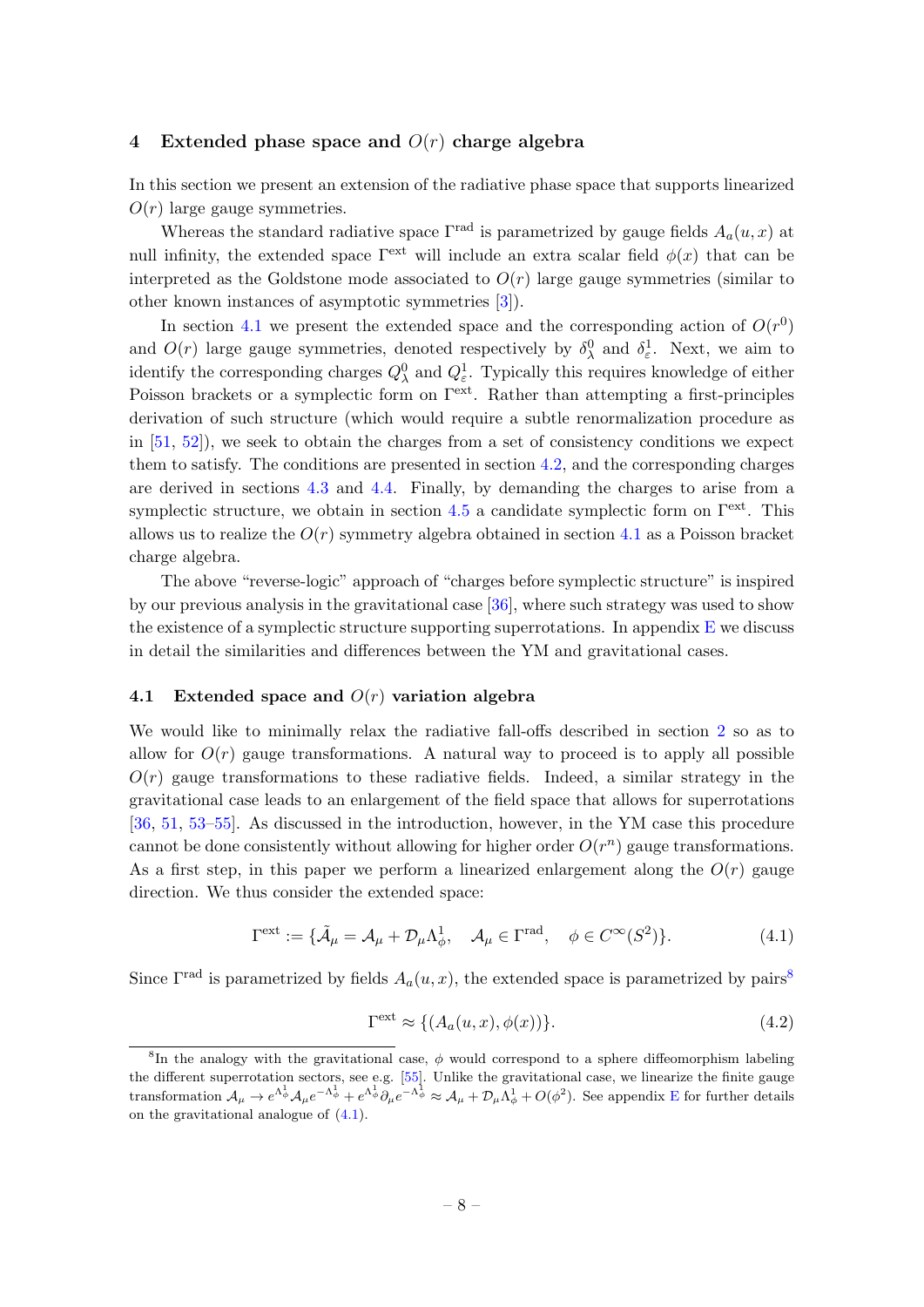By construction, the space  $(4.1)$  supports the action of  $O(r)$  gauge transformations  $(2.13)$ . In the parametrization  $(4.2)$ , the action is simply given by

<span id="page-9-3"></span>
$$
\delta_{\varepsilon}^{1} A_{a} = 0, \quad \delta_{\varepsilon}^{1} \phi = \varepsilon. \tag{4.3}
$$

We emphasize that we are working to first order in  $\phi$  and  $\varepsilon$ . All our expressions should be understood to hold modulo  $O(\phi^2)$ ,  $O(\varepsilon^2)$  and  $O(\phi\varepsilon)$  terms.

We next need to specify how  $O(r^0)$  gauge transformations act on  $\Gamma^{\text{ext}}$ . In the parametrization  $(4.2)$  we define

<span id="page-9-2"></span>
$$
\delta^0_\lambda A_a = D_a \lambda, \quad \delta^0_\lambda \phi = [\phi, \lambda], \tag{4.4}
$$

leading to an algebra of variations

<span id="page-9-1"></span>
$$
[\delta^0_\lambda, \delta^0_{\lambda'}] = \delta^0_{[\lambda, \lambda']}, \quad [\delta^1_\varepsilon, \delta^0_\lambda] = \delta^1_{[\varepsilon, \lambda]}, \quad [\delta^1_\varepsilon, \delta^1_{\varepsilon'}] = 0. \tag{4.5}
$$

We take  $(4.5)$  as the defining relations for the (linearized)  $O(r)$  large gauge symmetry algebra. In appendix [B](#page-16-0) we show how this algebra follows from the bracket  $(2.11)$  between  $O(r^0)$  and  $O(r)$  gauge parameters, and discuss the bulk counterpart of [\(4.4\)](#page-9-2).

## <span id="page-9-0"></span>4.2 Conditions on  $O(r)$  asymptotic charges

Our next task is to identify charges  $Q^0_\lambda$  and  $Q^1_\varepsilon$  on  $\Gamma^{\text{ext}}$  associated with the symmetries  $\delta_{\lambda}^{0}$  and  $\delta_{\varepsilon}^{1}$ . Since we do not yet know the symplectic structure on  $\Gamma^{\text{ext}}$ , we will find the charges by imposing certain conditions we expect them to satisfy. We shall later determine a symplectic structure on  $\Gamma^{\text{ext}}$  that is compatible with these conditions.

Our requirements for the charges are:

1. 
$$
Q_{\lambda}^{0}|_{\Gamma^{\text{rad}}} = Q_{\lambda}^{0,\text{rad}}
$$

2.  $Q_{\varepsilon}^1$  is compatible with the tree-level subleading soft gluon factorization

$$
3. \ \delta^0_\lambda Q^1_\varepsilon + \delta^1_\varepsilon Q^0_\lambda = 0
$$

4. 
$$
\delta^0_{\lambda} Q^1_{\varepsilon} = -Q^1_{[\varepsilon,\lambda]}
$$

The first condition requires that when  $Q_{\lambda}^{0}$  is restricted to  $\Gamma^{\text{rad}} \subset \Gamma^{\text{ext}}$ , one recovers the standard expression [\(3.3\)](#page-6-5) for the radiative phase space  $O(r^0)$  charge (which is known to encode the leading soft gluon factorization). As we shall discuss, the second condition fixes the dependence of  $Q_{\varepsilon}^1$  on  $A_a(u, x)$  up to (hard) cuadratic order. The third is a necessary condition for the existence of a Poisson bracket realization of the symmetries. The last condition, probably the least well-motivated one, requires the charges to reproduce the variation algebra  $(4.5)$  without extension terms.

Our strategy to obtain the charges is as follows. It turns out that conditions 1 and 3 uniquely fix  $Q^0_\lambda$  in terms of  $Q^{0,\text{rad}}_\lambda$  $Q_{\varepsilon}^{0, \text{rad}}$  and  $Q_{\varepsilon}^{1}$ , once the latter is known. The most difficult part is then to find  $Q_{\varepsilon}^1$  satisfying conditions 2 and 4. We will thus start by tackling this problem in section [4.3.](#page-10-0) Once  $Q_{\varepsilon}^1$  is known, we will present the construction of  $Q_{\lambda}^0$  in section [4.4.](#page-12-0)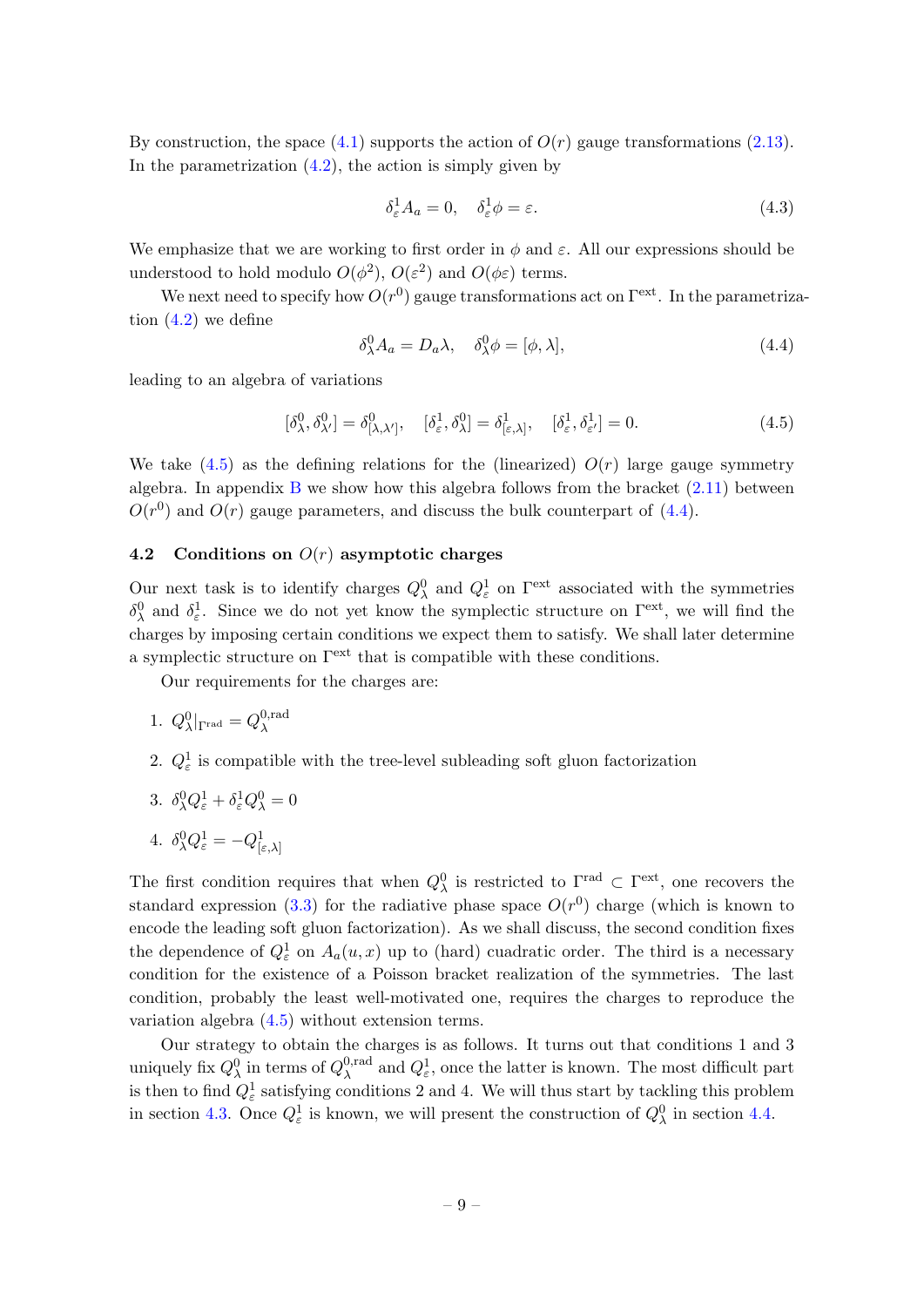<span id="page-10-0"></span>4.3  $Q^1_\varepsilon$ 

We would like to obtain a charge  $Q_{\varepsilon}^1$  satisfying conditions 2 and 4 above. Condition 2 can be restated as the condition that the Ward identity generated by  $Q_{\varepsilon}^1$  is compatible with the one generated by the LPS charge  $Q_Y$ . In the abelian case, it was shown in [\[19\]](#page-25-4) that  $Q_Y$  can be understood in terms of an  $O(r)$  large gauge charge and its magnetic dual, by splitting the vector field  $Y^a$  into "electric" and "magnetic" components

<span id="page-10-1"></span>
$$
Y_a = \frac{1}{2} (\partial_a \varepsilon + \epsilon_a^{\ b} \partial_b \mu), \tag{4.6}
$$

where  $\varepsilon(x)$  and  $\mu(x)$  are interpreted as the  $O(r)$  coefficients of large gauge (and dual gauge) parameters. A first guess could then be to set  $Q_{\varepsilon}^1 = Q_{Y_a = \partial_a \varepsilon/2}$ . This however does not satisfy the gauge covariance property required by condition 4. We shall correct this initial guess so that the resulting charge satisfies 4 without affecting its compatibility with the tree-level soft gluon theorem. We will proceed in two stages: First "covariantize"  $Q<sub>Y</sub>$  and then consider a gauge covariant version of the splitting [\(4.6\)](#page-10-1).

It is easy to verify that the expression of  $Q_Y$  given in Eqs. [\(3.10\)](#page-7-3), [\(3.11\)](#page-7-3) is not gauge covariant at null infinity, i.e.

$$
\delta^0_\lambda Q_Y \neq -Q_{[Y,\lambda]}.\tag{4.7}
$$

Notice however that since  $Q<sub>Y</sub>$  was read off from a tree-level soft theorem, it only captures terms at most quadratic in  $A_a(u, x)$  (see appendix [C\)](#page-18-2). That is,  $Q_Y$  should be understood as giving the  $O(A)$  and  $O(A^2)$  parts of an asymptotic charge that may contain higher order terms. In addition, there can also be  $O(A^2)$  "soft" contributions that do not affect the single soft theorem (but which could leave an imprint in the double-soft behavior). Given this freedom, we now explore the possibility of completing  $Q<sub>Y</sub>$  into a gauge-covariant charge.

A natural way to proceed is to look for an expression of the charge in terms of the field strength, as in the rewriting of  $Q^0_\lambda$  given in Eq. [\(3.4\)](#page-7-1). Similar rewritings are known for the abelian subleading charge [\[19,](#page-25-4) [21,](#page-25-6) [30\]](#page-26-0). A particularly simple expression is one constructed from  $\mathcal{F}_{ra}$  as we now describe. The starting point is the asymptotic field equation that relates the  $O(r^{-2})$  components of  $\mathcal{F}_{ra}$  and  $\mathcal{F}_{ru}$  [\(2.6\)](#page-5-6),

<span id="page-10-2"></span>
$$
-2\partial_u F_{ra} + D_a F_{ru} + D^b F_{ba} = 0,
$$
\n
$$
(4.8)
$$

where we recall that

<span id="page-10-3"></span>
$$
F_{ab} = \partial_a A_b - \partial_b A_a + [A_a, A_b],\tag{4.9}
$$

and  $F_{ru}$  is determined by Eq. [\(2.5\)](#page-5-6) with boundary condition [\(2.7\)](#page-5-3). Explicitly,

<span id="page-10-4"></span>
$$
F_{ru} = \partial^a A_a^+ - \partial^a A_a + \int_u^\infty J_{u'} du',\tag{4.10}
$$

where  $A_a^+(x) = A_a(u = +\infty, x)$  and  $J_u$  is given in [\(3.12\)](#page-7-6).

From [\(4.8\)](#page-10-2) one finds that  $F_{ra} = O(u)$  as  $u \to -\infty$ . The coefficient of the  $O(u)$  factor is determined by the  $O(1)$  coefficient of the asymptotic value of the last two terms in [\(4.8\)](#page-10-2).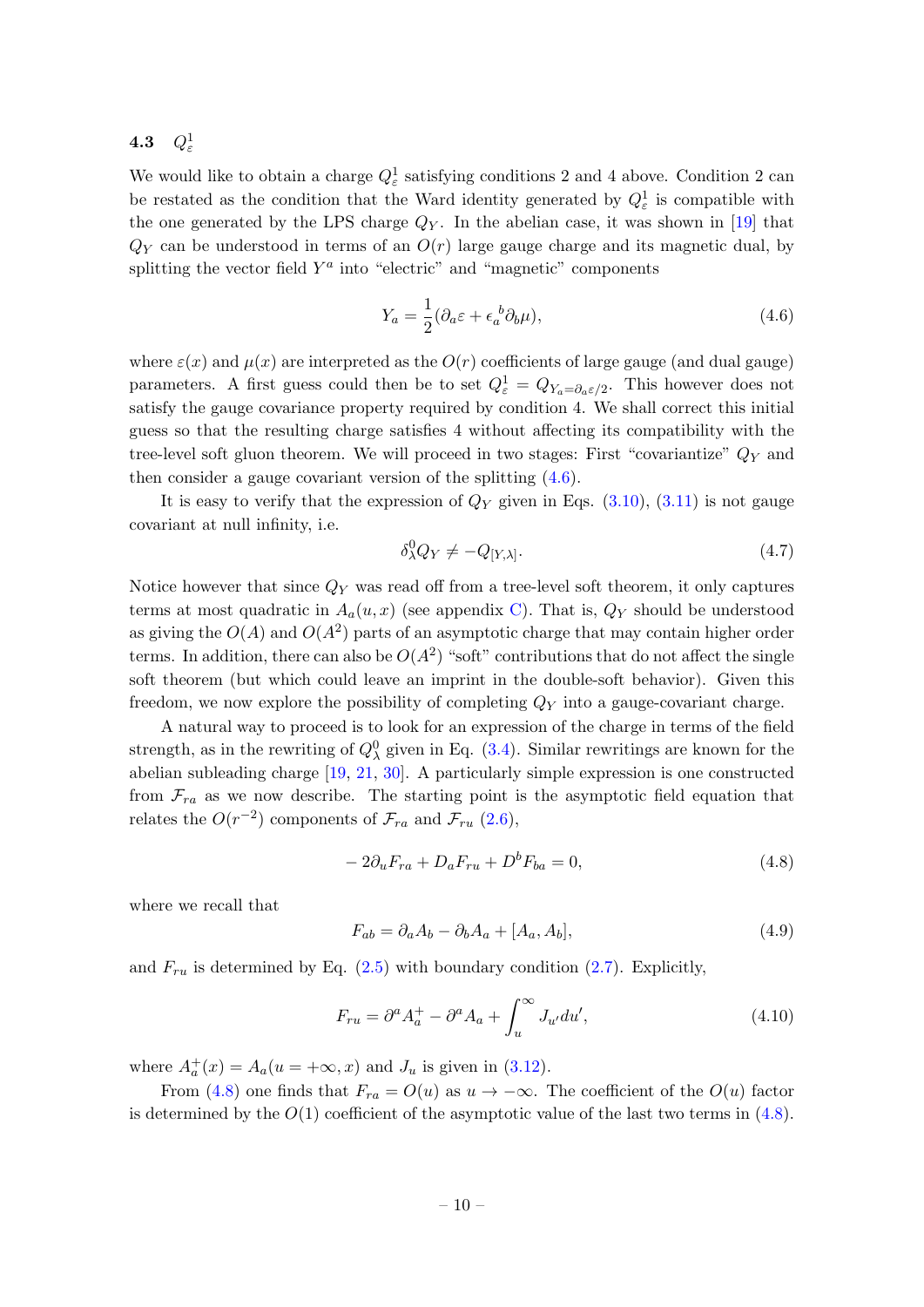One can then write an expression for the finite part of the  $u \to -\infty$  asymptotic value of  $F_{ra}$ , out of which the charge candidate is defined:

<span id="page-11-1"></span>
$$
Q_Y^{\text{cov}} := \lim_{u \to -\infty} \int d^2x \text{Tr} Y^a \left( 2F_{ra} - u(D_a F_{ru} + D^b F_{ba}) \right),\tag{4.11}
$$

$$
= \int du d^2x u \text{Tr} Y^a \partial_u (D_a F_{ru} + D^b F_{ba}), \qquad (4.12)
$$

where to get the second equality we relied on the  $u \to \infty$  boundary conditions [\(2.7\)](#page-5-3) to express the charge as a total *u*-derivative, and used the field equation  $(4.8)$  to simplify the resulting expression.<sup>[9](#page-11-0)</sup> By construction, the charge expression  $(4.12)$  is gauge covariant, i.e. it satisfies  $\delta_{\lambda}^{0} Q_{Y}^{\text{cov}} = -Q_{[Y,\lambda]}^{\text{cov}}$ . We now discuss its relation with the LPS charge  $Q_{Y}$ . In appendix [D](#page-20-0) we show that

<span id="page-11-2"></span>
$$
Q_Y^{\text{cov}} = Q_Y + \frac{1}{2} \int du d^2x u \text{Tr}(\partial_a Y_b - \partial_b Y_a) \partial_u [A^a, A^b] + \cdots
$$
 (4.13)

where the dots indicate terms that do not affect the tree-level, single-soft gluon behavior. The second term in [\(4.13\)](#page-11-2) is however incompatible with the subleading soft gluon theorem (see appendix [D](#page-20-0) for details) and thus presents an obstruction for the covariantization of  $Q_Y$ . Fortunately, such term is absent for purely "electric" vector fields  $Y_a = \partial_a \varepsilon$ , which, as described earlier, are the ones relevant for  $O(r)$  large gauge charges.<sup>[10](#page-11-3)</sup>

We finally address the non-covariance in the decomposition  $(4.6)$ . A first guess is to write  $Y_a = D_a \varepsilon = \partial_a \varepsilon + [A_a, \varepsilon]$ . This however introduces unwanted quadratic terms in [\(4.13\)](#page-11-2) that would spoil the compatibility of the charge with the soft theorem. To avoid this problem, we consider a gauge covariant derivative associated to the  $u \to -\infty$  asymptotic value of  $A_a$ ,

<span id="page-11-4"></span>
$$
Y_a = D_a^- \varepsilon := \partial_a \varepsilon + [A_a^-, \varepsilon]. \tag{4.14}
$$

With this definition, the quadratic terms introduced in  $(4.13)$  are "soft" and hence do not affect the single soft theorem (see appendix [C\)](#page-18-2). We thus define the  $O(r)$  large gauge charge as

<span id="page-11-5"></span>
$$
Q_{\varepsilon}^{1} := Q_{Y_a = D_a^{-\varepsilon}/2}^{\text{cov}} \tag{4.15}
$$

$$
= \int d^2x \text{Tr}(\varepsilon \pi) \tag{4.16}
$$

where

$$
\pi(x) := -\frac{1}{2} \int_{-\infty}^{\infty} du u \partial_u D_a^{-} (D^a F_{ru} + D_b F^{ba}) \tag{4.17}
$$

is a function of  $A_a(u, x)$ , due to Eqs. [\(4.9\)](#page-10-3), [\(4.10\)](#page-10-4), [\(4.14\)](#page-11-4). Notice that the charge is independent of the  $\phi$  direction in  $\Gamma^{\text{ext}}$  [\(4.2\)](#page-8-4). This is because we are working to order  $O(\varepsilon) = O(\phi)$  and  $Q_{\varepsilon}^1$  is already first order in  $\varepsilon$ .

<span id="page-11-3"></span><span id="page-11-0"></span><sup>&</sup>lt;sup>9</sup>Consistency of [\(2.7\)](#page-5-3) with [\(4.8\)](#page-10-2) requires that  $\lim_{u\to\infty} F_{ab} = 0$ .

<sup>&</sup>lt;sup>10</sup>Eq. [\(4.13\)](#page-11-2) appears to be in conflict with the interpretation of  $Q_Y$  as a sum of electric *and* magnetic  $O(r)$  large gauge charges [\[19\]](#page-25-4). This may be related with known obstructions for a non-abelian extension of electric-magnetic abelian duality [\[56\]](#page-27-6). See [\[57\]](#page-27-7) for a recent discussion of non-abelian magnetic charges at null infinity.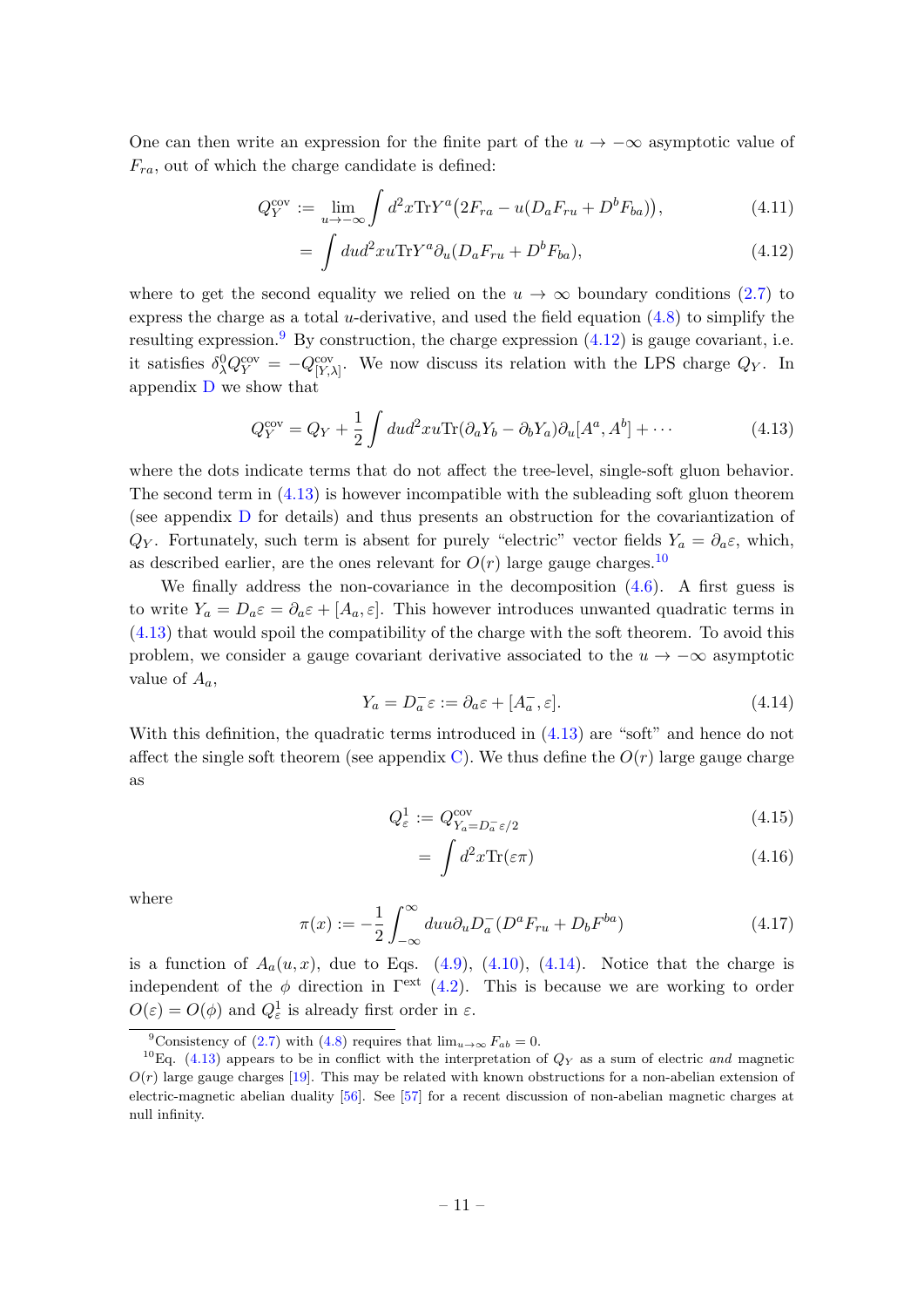By construction  $\pi$  is gauge covariant, in the sense that

<span id="page-12-1"></span>
$$
\delta_{\lambda}^{0}\pi = [\pi, \lambda]. \tag{4.18}
$$

This immediately implies that  $Q_{\varepsilon}^1$  satisfies the desired covariance property

<span id="page-12-4"></span>
$$
\delta^0_\lambda Q^1_\varepsilon = -Q^1_{[\varepsilon,\lambda]}.\tag{4.19}
$$

We conclude by emphasizing that our definition of  $Q_{\varepsilon}^1$  does not follow uniquely from requirements 2 and 4 above. For instance, one could consider a different prescription for the covariant gradient in [\(4.14\)](#page-11-4), or use a different field-strength component as a starting point (e.g.  $\mathcal{F}_{ru}$  instead of  $\mathcal{F}_{ra}$ , which lead to identical expressions only in the abelian case). All choices would lead to an expression of the form [\(4.16\)](#page-11-5) with slightly different versions of  $\pi(x)$ . It may be that higher order relations omitted in this work (like those that would follow from the commutation between two  $O(r)$  charges) could further constraint, and perhaps single out, the form of  $\pi(x)$ . The discussion in the following sections however is insensitive to the specific form of  $\pi(x)$  and only uses the covariance property [\(4.18\)](#page-12-1).

# <span id="page-12-0"></span>4.4  $Q^0_\lambda$

We now discuss the extension of  $Q_{\lambda}^{0,\text{rad}}$ <sup>0,rad</sup> to  $\Gamma^{\text{ext}}$ . Given condition 4 is satisfied, condition 3 can be written as

<span id="page-12-2"></span>
$$
\delta_{\varepsilon}^{1} Q_{\lambda}^{0} = Q_{[\varepsilon,\lambda]}^{1}.
$$
\n(4.20)

Since  $\delta_{\varepsilon}^1 A_a = 0$  and  $\delta_{\varepsilon}^1 \phi = \varepsilon$ , the simplest extension of  $Q_{\lambda}^{0, \text{rad}}$  $_{\lambda}^{0,\text{rad}}$  that is compatible with  $(4.20)$ is

<span id="page-12-3"></span>
$$
Q_{\lambda}^{0} = Q_{\lambda}^{0, \text{rad}} + Q_{[\phi, \lambda]}^{1}.
$$
\n(4.21)

In fact, this is the unique solution to conditions 1 and 3 (for a given  $Q_{\varepsilon}^1$ ). To see why, consider a different extension  $\tilde{Q}^0_\lambda$  and write it as

$$
\tilde{Q}^0_{\lambda} = Q^0_{\lambda} + K_{\lambda},\tag{4.22}
$$

for some function  $K_{\lambda}$  on  $\Gamma^{\text{ext}}$ . Condition 3 then implies

$$
\delta_{\varepsilon}^{1} K_{\lambda} = 0. \tag{4.23}
$$

Given the action of  $\delta_{\varepsilon}^1$  [\(4.3\)](#page-9-3), it follows that  $K_{\lambda}$  must be independent of  $\phi$ . Thus,  $K_{\lambda}$  must vanish in order to ensure that  $\tilde{Q}^0_\lambda|_{\phi=0} = Q^{0,\text{rad}}_\lambda$ λ .

It is interesting to note that due to the gauge covariance of both terms in [\(4.21\)](#page-12-3) it follows that

$$
\delta^0_\lambda Q^0_{\lambda'} = -Q^0_{[\lambda',\lambda]}.\tag{4.24}
$$

Together with [\(4.19\)](#page-12-4), this implies the proposed charges  $Q_{\lambda}^{0}$  and  $Q_{\varepsilon}^{1}$  reproduce the total variation algebra [\(4.5\)](#page-9-1).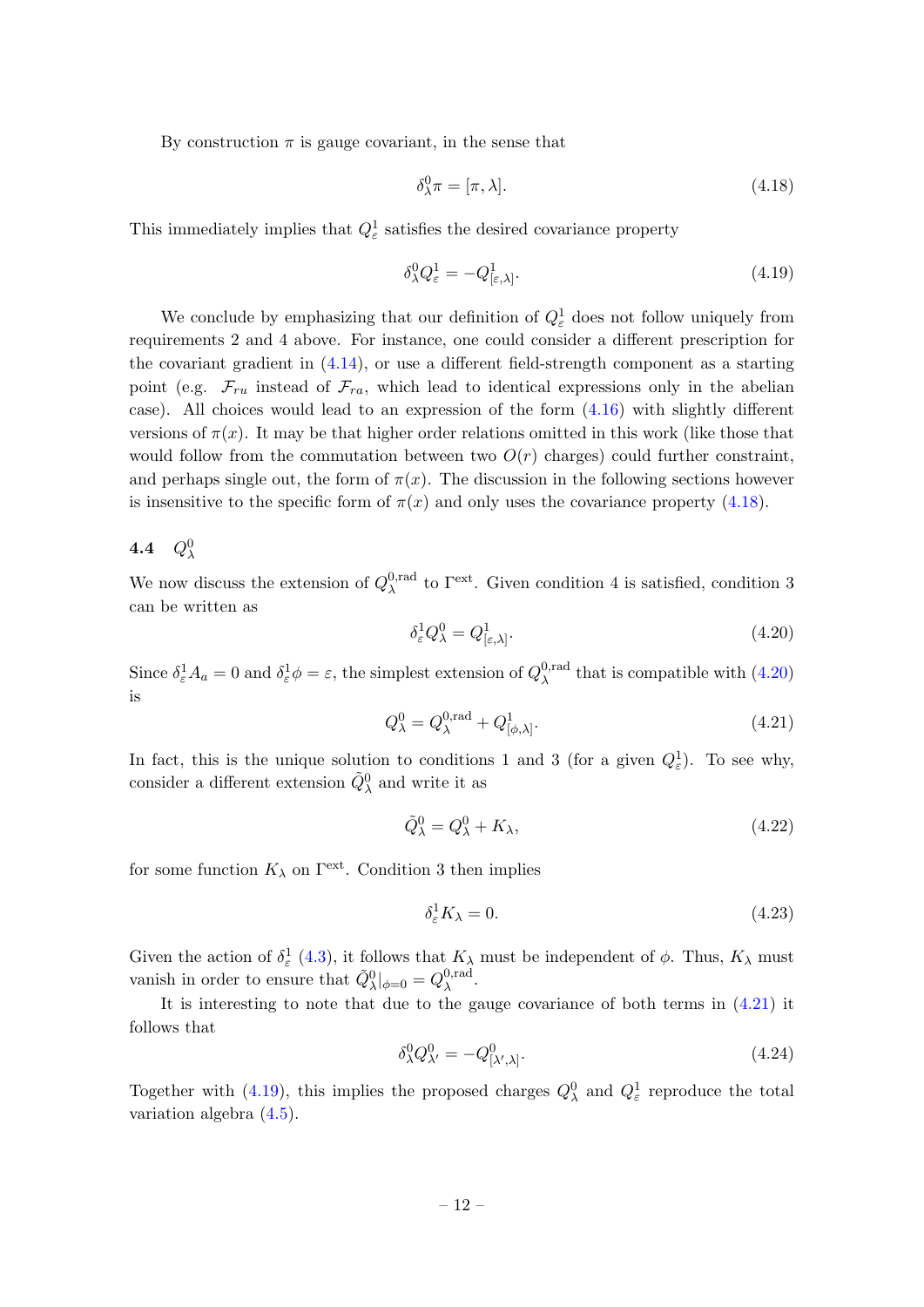#### <span id="page-13-0"></span>4.5 Extended symplectic form and charge algebra

We finally present a symplectic form  $\Omega^{\text{ext}}$  on  $\Gamma^{\text{ext}}$  that is compatible with the charges, in the sense that

<span id="page-13-2"></span>
$$
\delta Q_{\lambda}^{0} = \Omega^{\text{ext}}(\delta, \delta_{\lambda}^{0}), \quad \delta Q_{\varepsilon}^{1} = \Omega^{\text{ext}}(\delta, \delta_{\varepsilon}^{1}). \tag{4.25}
$$

Given the second condition in [\(4.25\)](#page-13-2) and the form [\(4.16\)](#page-11-5) of  $Q_{\varepsilon}^1$  we are lead to define

<span id="page-13-3"></span>
$$
\Omega^{\text{ext}} := \Omega^{\text{rad}} + \int d^2x \text{Tr}(\delta \pi \wedge \delta \phi) \tag{4.26}
$$

where we recall that

$$
\Omega^{\text{rad}} = \int du d^2x \text{Tr}(\delta \partial_u A^a \wedge \delta A_a). \tag{4.27}
$$

Indeed, since  $\delta_{\varepsilon}^1 A_a = 0$  (and consequently  $\delta_{\varepsilon}^1 \pi = 0$ ) the only non-trivial contribution to  $\Omega^{\rm ext}(\delta,\delta^1_\varepsilon)$  is

$$
\Omega^{\text{ext}}(\delta, \delta_{\varepsilon}^{1}) = \int d^{2}x \text{Tr}(\delta \pi \delta_{\varepsilon}^{1} \phi) = \int d^{2}x \text{Tr}(\delta \pi \varepsilon) = \delta \int d^{2}x \text{Tr}(\pi \varepsilon) = \delta Q_{\varepsilon}^{1}.
$$
 (4.28)

We can now verify that  $(4.26)$  satisfies the first condition in  $(4.25)$ :

$$
\Omega^{\text{ext}}(\delta, \delta^0_{\lambda}) = \Omega^{\text{rad}}(\delta, \delta^0_{\lambda}) + \int d^2x \text{Tr}(\delta \pi \delta^0_{\lambda} \phi - \delta^0_{\lambda} \pi \delta \phi)
$$
(4.29)

$$
= \delta Q_{\lambda}^{0,\text{rad}} + \int d^2x \text{Tr}(\delta \pi[\phi, \lambda] - [\pi, \lambda] \delta \phi)
$$
 (4.30)

$$
= \delta Q_{\lambda}^{0,\text{rad}} + \delta Q_{[\phi,\lambda]}^1 = \delta Q_{\lambda}^0.
$$
\n(4.31)

With this symplectic form we can finally realize the relations  $(4.19)$ ,  $(4.20)$  and  $(4.20)$  as a Poisson bracket algebra.<sup>[11](#page-13-4)</sup>

$$
\{Q^0_{\lambda}, Q^0_{\lambda'}\} = Q^0_{[\lambda, \lambda']}, \quad \{Q^0_{\lambda}, Q^1_{\varepsilon}\} = Q^1_{[\lambda, \varepsilon]}.
$$
\n(4.32)

#### <span id="page-13-1"></span>5 Outlook

The study of asymptotic symmetries in gauge and gravitational theories has proven to be a useful source of information on their infrared properties. The nature of these symmetries, however, depends crucially on the subtle problem of boundary conditions imposed on the fields. In this work, we have proposed an enlargement of the radiative phase space of classical Yang-Mills theory so that it can support linearized  $O(r)$  gauge symmetries. The extended space is parametrized by the standard asymptotic gauge field plus a "Goldstone mode" that transforms inhomogenously under linearized  $O(r)$  symmetries. We showed this extended space admits a symplectic structure such that the charges associated to the  $O(r^0)$ and  $O(r)$  gauge symmetries are compatible with known tree-level soft gluon theorems, and such that their Poisson brackets reproduce the variation algebra.

<span id="page-13-4"></span>There are several future directions that appear worth pursuing.

<sup>&</sup>lt;sup>11</sup>The Poisson bracket between two functions F and G is given by  $\{F,G\} = \Omega^{\text{ext}}(X_G, X_F)$  where  $X_F$  is the symmetry transformation generated by F, i.e.  $\Omega^{\text{ext}}(\delta, X_F) = \delta F$ .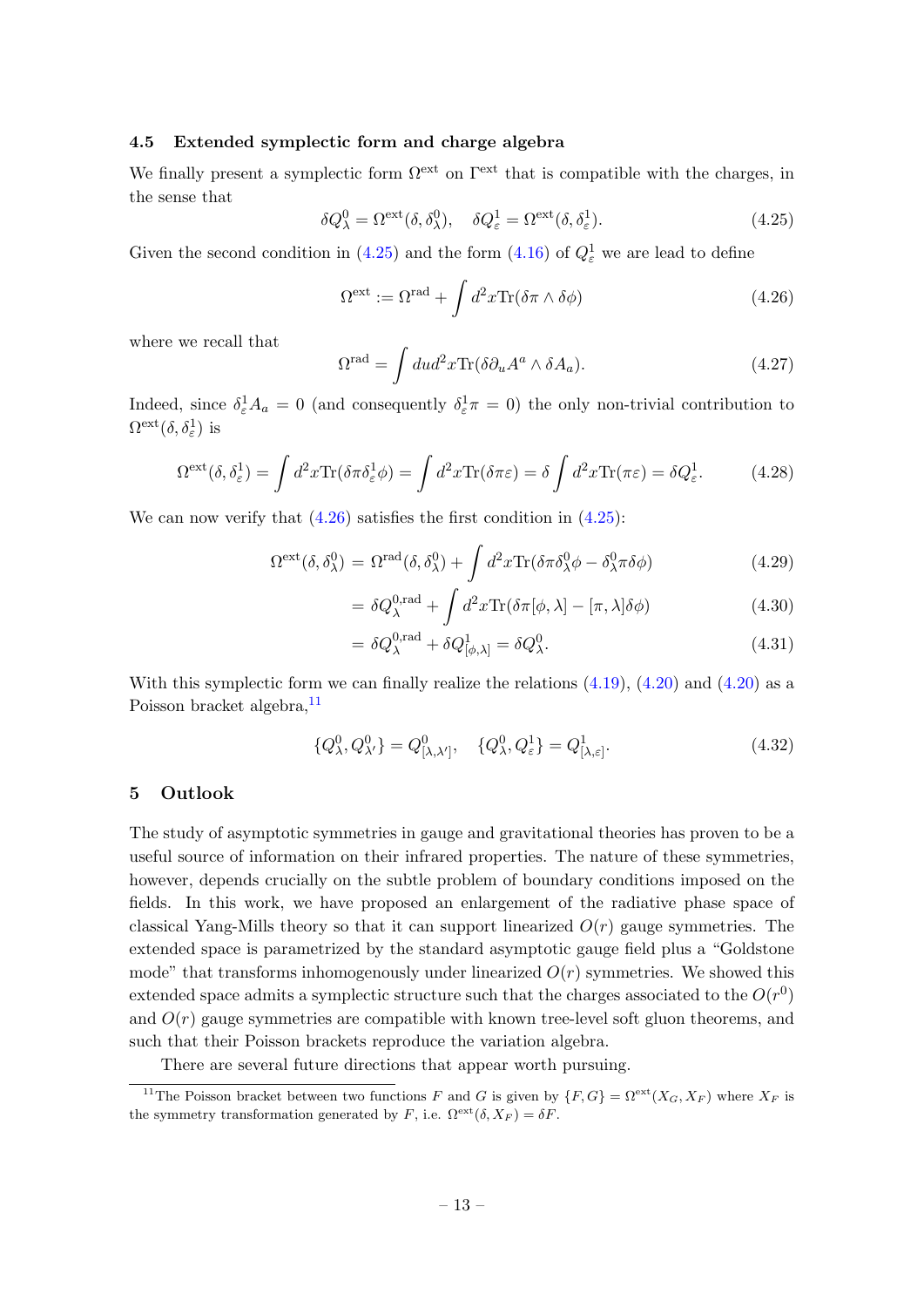On the one hand, we hope our results are the first order approximation of a higher order symmetry algebra, at least within the tree-level theory. The next order would include linearized  $O(r^2)$  gauge transformations and  $O(r)$  ones at second order. The former would be related to the (partial) sub-subleading soft gluon factorization [\[32\]](#page-26-2). In this context, it would be important to make contact with the "celestial" 2d CFT approach to symmetries [\[58–](#page-27-8)[65\]](#page-27-9), which naturally incorporates higher order factorization formulas satisfying a rich algebraic structure [\[34,](#page-26-4) [66\]](#page-27-10).

On the other hand, staying within the algebra at  $O(r)$ , it would be exciting if one could extend the analysis to include loop corrections to the soft gluon factorization formulas, see e.g. [\[28\]](#page-25-14). It is interesting to note that the algebra consistency lead us to include higher order terms in the charges that would be sensitive to such loop effects. The problem however would be quite challenging, in particular due the appearance of infrared divergences. Here again it may prove useful to establish contact with the celestial CFT methods, which appear well suited for the incorporation of these effects [\[67–](#page-28-0)[70\]](#page-28-1).

Much of the inspiration for the present work stems from the study of asymptotic symmetries in gravity. In this regard, it has been proposed [\[71\]](#page-28-2) that asymptotic diffeomorphisms generated by certain  $O(r)$  sphere-vector fields are behind the sub-subleading soft graviton factorization [\[18\]](#page-25-3). Perhaps a similar strategy as the one presented here could be used to identify an extended space supporting such singular transformations.

#### Aknowledgements

We would like to thank Alok Laddha for illuminating discussions and for his feedback on the manuscript. We acknowledge support from PEDECIBA and from ANII grant FCE-1- 2019-1-155865.

#### <span id="page-14-0"></span>A Asymptotic gauge field

In this appendix we show that asymptotic behavior

<span id="page-14-1"></span>
$$
\mathcal{A}_{r} = \frac{1}{r^{2}} (\ln r \mathring{A}_{r} + \mathring{A}_{r}) + \frac{1}{r^{3}} (\ln r \mathring{A}_{r} + \mathring{A}_{r}) + o(r^{-3}),
$$
\n
$$
\mathcal{A}_{u} = \frac{\ln r}{r} \mathring{A}_{u} + \frac{1}{r^{2}} (\ln^{2} r \mathring{A}_{u} + \ln r \mathring{A}_{u} + \mathring{A}_{u}) + o(r^{-2}),
$$
\n
$$
\mathcal{A}_{a} = A_{a} + \frac{1}{r} (\ln r \mathring{A}_{a} + \mathring{A}_{a}) + o(r^{-1}),
$$
\n(A.1)

is consistent with the field and gauge fixing equations [\(2.2\)](#page-4-2). As it will become clear, the appearance of logarithmic terms is forced upon us due to the interaction terms. In the expansion above we have used a residual  $O(r^{-1})$  gauge freedom to set to zero the  $O(r^{-1})$ component of  $\mathcal{A}_u$ .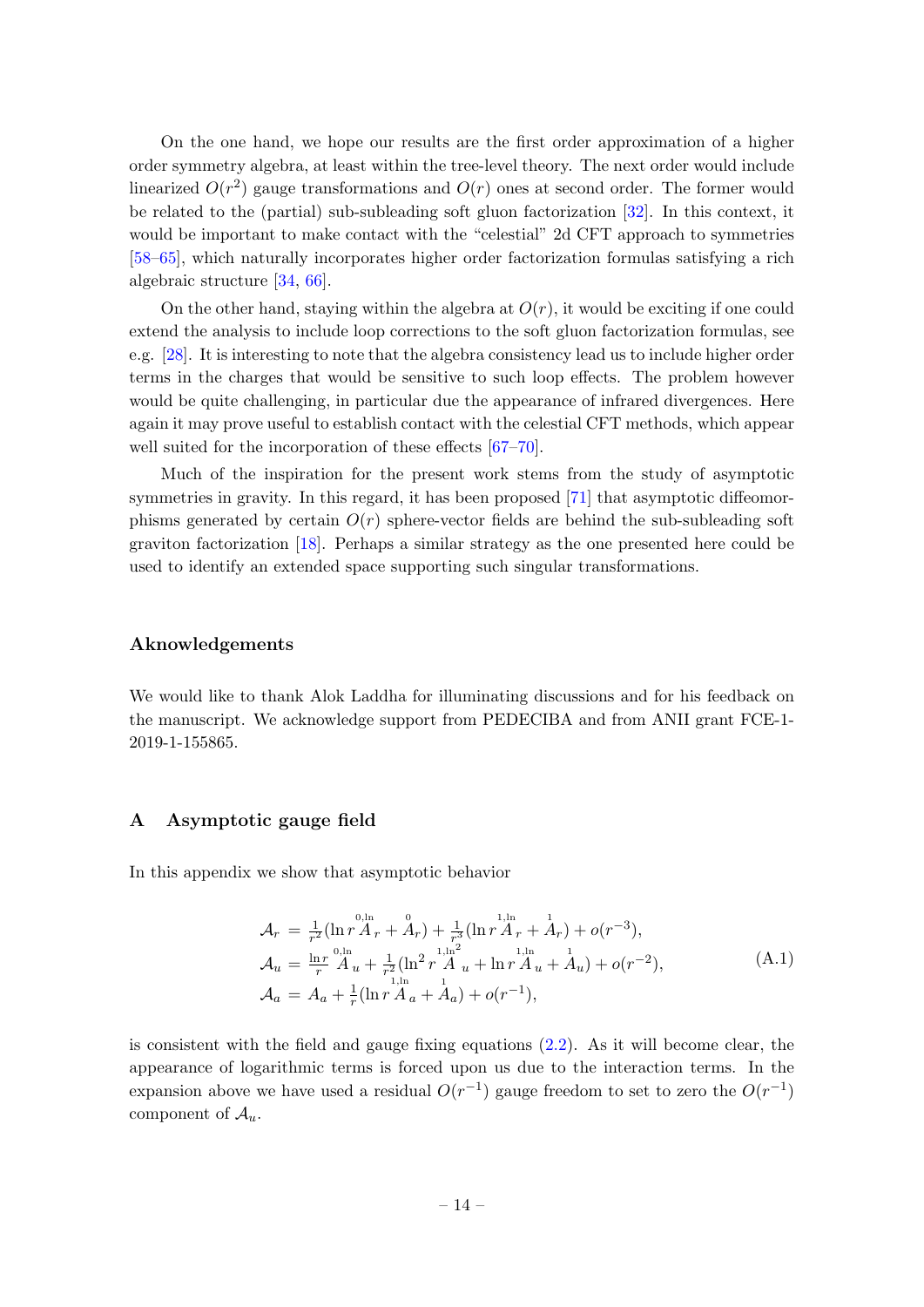The above gauge field expansion leads to the following field strength expansion,

$$
\mathcal{F}_{ru} = \frac{1}{r^2} (\ln r \mathbf{F}_{ru} + \mathbf{F}_{ru}) + \frac{1}{r^3} (\ln^2 r \mathbf{F}_{ru}^{1,\ln^2} + \ln r \mathbf{F}_{ru} + \mathbf{F}_{ru}) + o(r^{-3}),
$$
\n
$$
\mathcal{F}_{ra} = \frac{1}{r^2} (\ln r \mathbf{F}_{ra} + \mathbf{F}_{ra}) + o(r^{-2}),
$$
\n
$$
\mathcal{F}_{ua} = \mathbf{F}_{ua} + \frac{1}{r} (\ln r \mathbf{F}_{ua} + \mathbf{F}_{ua}) + o(r^{-1}),
$$
\n
$$
\mathcal{F}_{ab} = F_{ab} + \frac{1}{r} (\ln r \mathbf{F}_{ab} + \mathbf{F}_{ab}) + o(r^{-1}),
$$
\n(A.2)

where one can compute the various field strength coefficients in terms of the gauge field coefficients.<sup>[12](#page-15-0)</sup> We now consider the field and gauge fixing equations. Starting with the later, we find

$$
0 = -\nabla^{\mu} A_{\mu} = \partial_{u} A_{r} + r^{-2} \partial_{r} (r^{2} (A_{u} - A_{r})) - r^{-2} \partial^{b} A_{b}
$$
  
=  $\frac{\ln r}{r^{2}} (\partial_{u} A_{r} + A_{u}) + \frac{1}{r^{2}} (\partial_{u} A_{r} + A_{u} - \partial^{b} A_{b}) + \frac{\ln r}{r^{3}} (\partial_{u} A_{r} + 2 A_{u} - \partial^{b} A_{b})$   
+  $\frac{1}{r^{3}} (\partial_{u} A_{r} + A_{u} - A_{r} - \partial^{b} A_{b}) + o(r^{-3}).$  (A.3)

We will think of these equations as determining the various coefficients of  $A_r$  in terms of the remaining components of the gauge field. The vanishing of the  $O(\ln r/r^2)$  factor in  $(A.3)$  implies<sup>[13](#page-15-2)</sup>

<span id="page-15-4"></span><span id="page-15-1"></span>
$$
\overset{0,\ln}{F}_{ru} = -\overset{0,\ln}{A}_u - \partial_u \overset{0,\ln}{A}_r = 0. \tag{A.4}
$$

We next consider the field equation [\(1.2\)](#page-3-5) for  $\nu = u$ :

$$
- \mathcal{D}^{\mu} \mathcal{F}_{\mu u} = \mathcal{D}_{u} \mathcal{F}_{ru} - r^{-2} \mathcal{D}_{r} (r^{2} \mathcal{F}_{ru}) + r^{-2} q^{ab} \mathcal{D}_{a} \mathcal{F}_{ub} = \frac{1}{r^{2}} (\partial_{u} \overset{\scriptscriptstyle 0}{F}_{ru} + D^{a} \overset{\scriptscriptstyle 0}{F}_{ua}) + \frac{\ln^{2} r}{r^{3}} \partial_{u} \overset{\scriptscriptstyle 1, \ln^{2}}{F}_{ru} + \frac{\ln r}{r^{3}} (\partial_{u} \overset{\scriptscriptstyle 1, \ln}{F}_{ru} + \overset{\scriptscriptstyle 0, \ln}{[A}_{u}, \overset{\scriptscriptstyle 0}{F}_{ru}] + D^{a} \overset{\scriptscriptstyle 1, \ln}{F}_{ua} + \overset{\scriptscriptstyle 1, \ln}{[A^{a}, \overset{\scriptscriptstyle 0}{F}_{ua}]} ) + \frac{1}{r^{3}} (\partial_{u} \overset{\scriptscriptstyle 1}{F}_{ru} + D^{a} \overset{\scriptscriptstyle 1}{F}_{ua} + \overset{\scriptscriptstyle 1}{[A^{a}, \overset{\scriptscriptstyle 0}{F}_{ua}]}) + o(r^{-3}) = 0. \quad (A.5)
$$

The resulting equations can be used to determine the coefficients of  $\mathcal{F}_{ru}$  in terms of previously determined data. This in turn fixes the  $A_u$  coefficients. For instance, consider the expression for  $\overset{0}{F}_{ru}$  in terms of the gauge field coefficients,

<span id="page-15-5"></span>
$$
\overset{0}{F}_{ru} = \overset{0,\text{ln}}{A}_u - \partial_u \overset{0}{A}_r \tag{A.6}
$$

<span id="page-15-3"></span>
$$
=2A_u - \partial^b A_b,\tag{A.7}
$$

where in the second equality we used the  $O(1/r^2)$  gauge fixing condition [\(A.3\)](#page-15-1). Using that  $\mathring{F}_{ua} = \partial_u A_a$ , the  $O(1/r^2)$  equation in [\(A.5\)](#page-15-3) implies

$$
\partial_u{}^{^{0,\ln}} A_u = -\frac{1}{2} [A^b, \partial_u A_b], \tag{A.8}
$$

<span id="page-15-2"></span><span id="page-15-0"></span><sup>12</sup>In the main body of the paper we use the notation  $F_{ru} \equiv \mathring{F}_{ru}$ ,  $F_{ra} \equiv \mathring{F}_{ra}$ ,  $F_{ua} \equiv \mathring{F}_{ua}$ .

<sup>&</sup>lt;sup>13</sup>Notice that the non-abelian contribution to  $\mathcal{F}_{ru}$  starts at order  $\ln^2/r^3$  and hence it does not appear in  $(A.4)$  and  $(A.6)$ .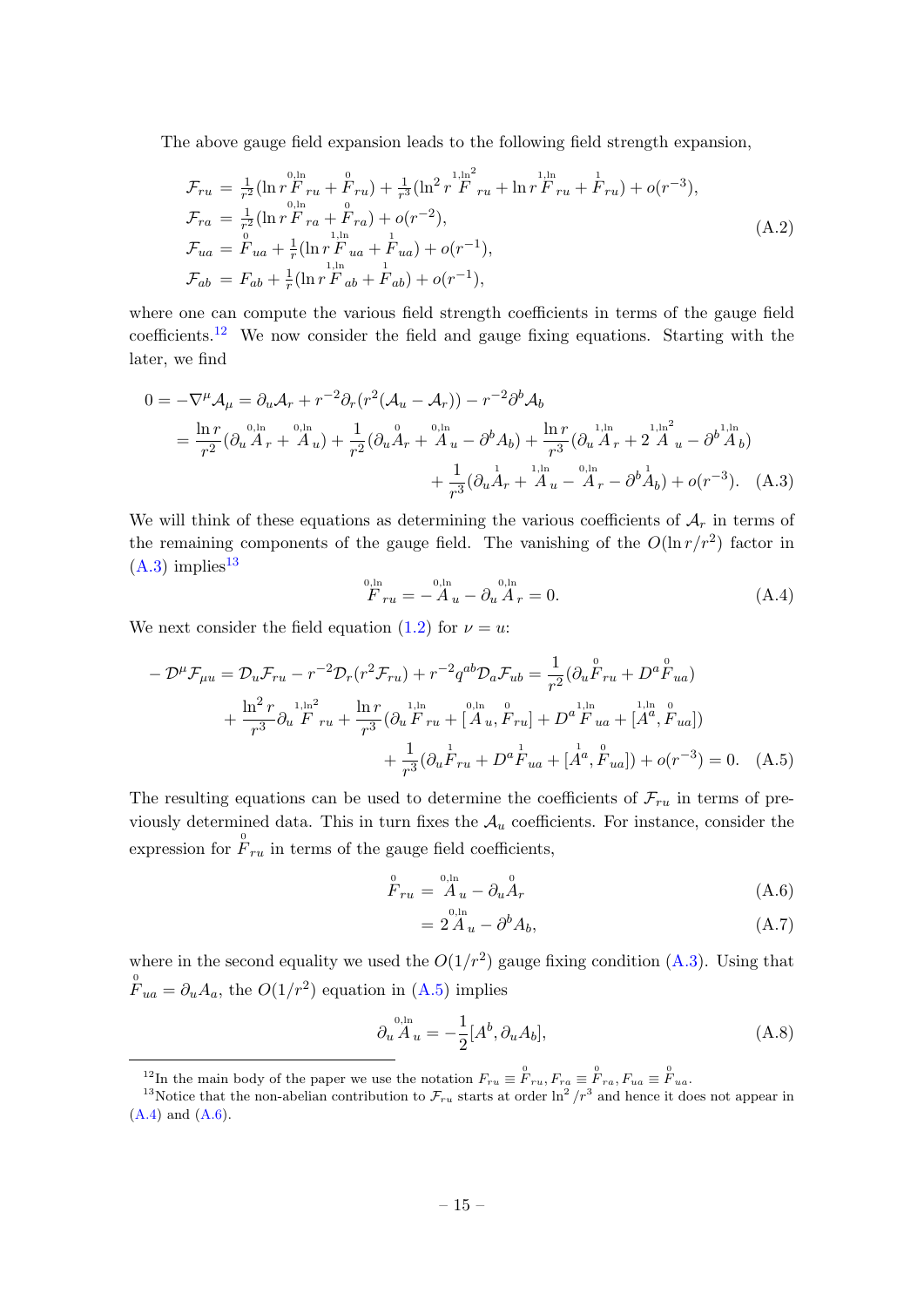which determines  $A_u$  in terms of the free data  $A_a$  (given boundary conditions in u as discussed in the main text). Going to the next order, we see that  $(A.5)$  implies  $\partial_u$  $1, \ln^2$  $F_{ru} = 0.$ We assume the stronger condition

$$
0 = \partial_u \stackrel{1,\text{ln}^2}{F}_{ru} = -2 \stackrel{1,\text{ln}^2}{A}_u + \stackrel{0,\text{ln}}{[A_r, A_u]}, \tag{A.9}
$$

from which we obtain  $1, \ln^2$  $A_u$  in terms of previously determined coefficients. To solve for higher order coefficients of  $\mathcal{A}_u$  using  $(A.5)$  requires knowledge of lower order  $\mathcal{A}_a$  coefficients. We finally discuss the remaining equations to determine them. We will consider a combination of the  $\nu = a$  field equation

<span id="page-16-2"></span>
$$
\mathcal{D}^{\mu}\mathcal{F}_{\mu a} = -\mathcal{D}_{u}\mathcal{F}_{ra} + \mathcal{D}_{r}\mathcal{F}_{ra} - \mathcal{D}_{r}\mathcal{F}_{ua} + r^{-2}q^{bc}\mathcal{D}_{c}\mathcal{F}_{ba} = 0
$$
\n(A.10)

with the  $(r, u, a)$  Bianchi identity

<span id="page-16-3"></span>
$$
\mathcal{D}_r \mathcal{F}_{ua} + \mathcal{D}_u \mathcal{F}_{ar} + \mathcal{D}_a \mathcal{F}_{ru} = 0.
$$
\n(A.11)

When adding  $(A.10)$  and  $(A.11)$ , the  $\mathcal{F}_{ua}$  terms cancels and one gets

$$
0 = -2\mathcal{D}_{u}\mathcal{F}_{ra} + \mathcal{D}_{r}\mathcal{F}_{ra} + \mathcal{D}_{a}\mathcal{F}_{ru} + r^{-2}q^{bc}\mathcal{D}_{c}\mathcal{F}_{ba} = \frac{\ln r}{r^{2}}(-\partial_{u}\overset{0,\ln}{F}_{ra}) + \frac{1}{r^{2}}(-2\partial_{u}\overset{0}{F}_{ra} + D_{a}\overset{0}{F}_{ru} + D^{b}F_{ba}) + o(r^{-2}). \quad (A.12)
$$

The leading order condition implies  $-\partial_u P_{ra} = 0$ . Again, we will assume the stronger  $\text{condition}^{14}$  $\text{condition}^{14}$  $\text{condition}^{14}$ 

$$
0 = \overset{0,\ln}{F}_{ra} = -\overset{1,\ln}{A}_a - D_a \overset{0,\ln}{A}_r,\tag{A.13}
$$

which determines  $A_a$ . This now allows one to continue one more order in Eqs. [\(A.3\)](#page-15-1),  $(A.5)$  to determine  $\overline{A}_r$  and  $\overline{A}_u$ . The procedure can be continued to higher orders but for the purposes of this paper the displayed relations are sufficient.

#### <span id="page-16-0"></span>B Residual gauge parameters

#### <span id="page-16-1"></span>B.1 Asymptotic expansion

In this appendix we discuss the asymptotic expansion of residual  $O(r^0)$  and  $O(r)$  gauge parameters. To subleading order in the  $r \to \infty$  expansion, one finds

<span id="page-16-5"></span>
$$
\Lambda^0_\lambda(r, u, x) = \lambda(x) + \frac{\ln r \ln}{r} \lambda(u, x) + O(\ln^2 r/r^2), \tag{B.1}
$$

$$
\Lambda_{\varepsilon}^{1}(r, u, x) = r\varepsilon(x) + \ln r^{\frac{0, \ln}{\varepsilon}}(u, x) + \frac{\varepsilon}{\varepsilon}(u, x) + O(\ln^{3} r/r). \tag{B.2}
$$

<span id="page-16-4"></span><sup>&</sup>lt;sup>14</sup>In the context of loop-level subleading soft theorem, the matching of charges at spatial infinity requires a non-trivial, *u*-independent  $\overline{F}_{ra}(x)$  coefficient [\[26,](#page-25-15) [27\]](#page-25-13).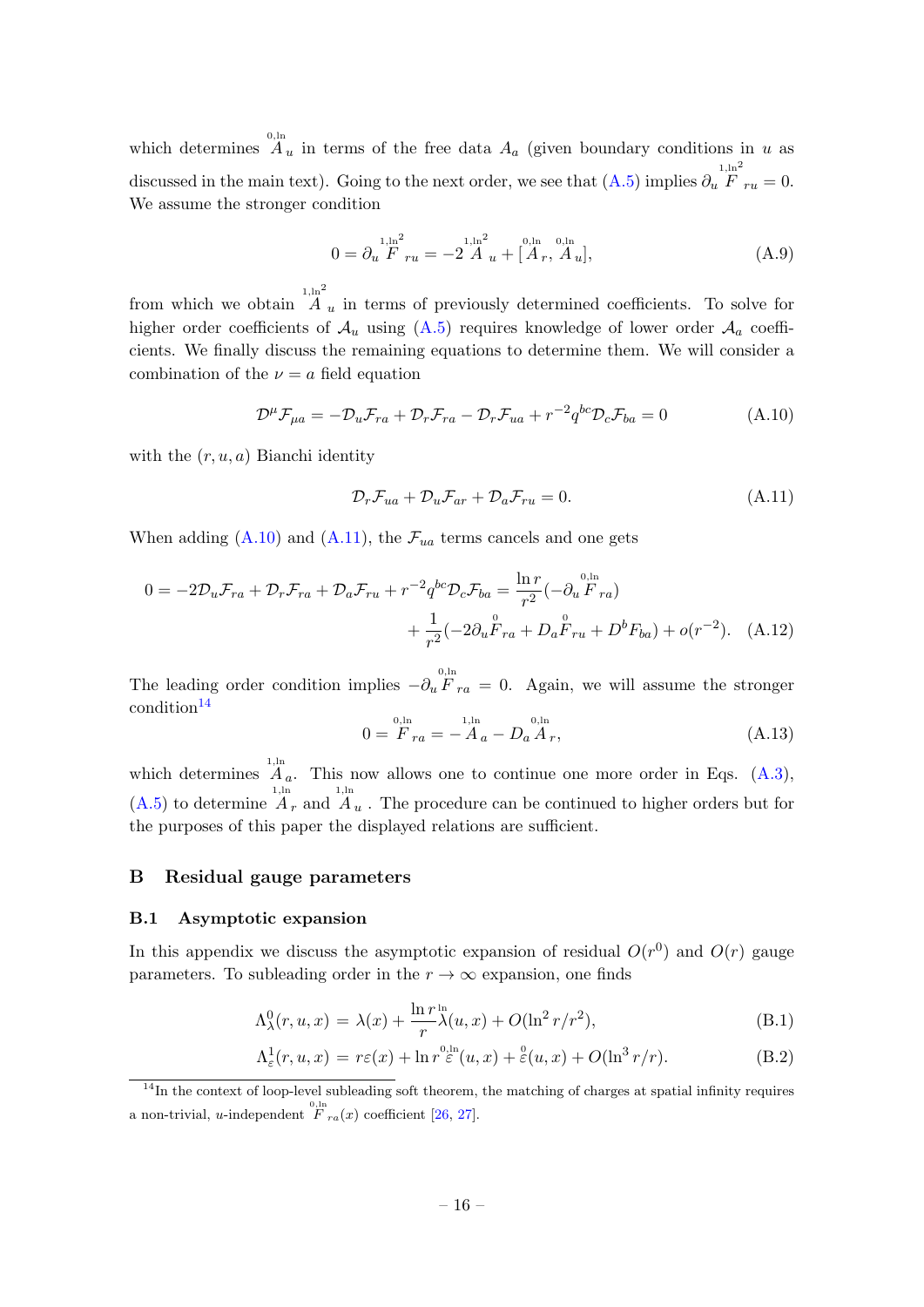As illustrated below, the subleading coefficients are determined by recursively solving the residual gauge equation [\(2.9\)](#page-5-4)

$$
\Box \Lambda + [\mathcal{A}_{\mu}, \nabla^{\mu} \Lambda] = r^{-1} (\partial_r^2 - 2\partial_u \partial_r + r^{-2} \partial^a \partial_a)(r\Lambda)
$$
  
+ 
$$
[\mathcal{A}_r - \mathcal{A}_u, \partial_r \Lambda] - [\mathcal{A}_r, \partial_u \Lambda] + r^{-2} q^{ab} [\mathcal{A}_a, \partial_b \Lambda] = 0, \quad (B.3)
$$

where recall that  $\partial_a$  is used to denote the sphere covariant derivative and hence  $\partial^a \partial_a$  is the sphere laplacian. Substituting  $(B.1)$  and  $(A.1)$  in  $(B.3)$  one finds

<span id="page-17-1"></span><span id="page-17-0"></span>
$$
\Box \Lambda^0_{\lambda} + [\mathcal{A}_{\mu}, \nabla^{\mu} \Lambda^0_{\lambda}] = \frac{1}{r^2} (-2\partial_u^{\ \ln} + D^a \partial_a \lambda) + O(\ln^2 r/r^3). \tag{B.4}
$$

Similarly for [\(B.2\)](#page-16-5) one gets

$$
\Box \Lambda_{\varepsilon}^{1} + [\mathcal{A}_{\mu}, \nabla^{\mu} \Lambda_{\varepsilon}^{1}] = \frac{\ln r}{r} (-2\partial_{u}^{0,\ln} - \left[\stackrel{0,\ln}{A}_{u}, \varepsilon\right]) \n+ \frac{1}{r} (-2\partial_{u}^{0} - 2\partial_{u}^{0,\ln} + (\partial^{a}\partial_{a} + 2)\varepsilon + [A^{a}, \partial_{a}\varepsilon]) + O(\ln^{2} r/r^{2}).
$$
\n(B.5)

The vanishing of the factors with a given r-dependence in  $(B.4)$  and  $(B.5)$  can be used to determine the subleading coefficients in terms of the respective leading coefficients  $\lambda$  and ε.

We finally describe the residual  $O(r^0)$  gauge parameter in the extended space [\(4.1\)](#page-8-3), which is required to compute the modified bracket  $(2.11)$  between  $O(r^0)$  and  $O(r)$  gauge parameters. The residual gauge equation in the extended space is

<span id="page-17-4"></span><span id="page-17-2"></span>
$$
\nabla^{\nu}\tilde{\mathcal{D}}_{\mu}\tilde{\Lambda}=0
$$
 (B.6)

where  $\tilde{\mathcal{D}}_{\mu}$  is the  $\tilde{\mathcal{A}}_{\mu}$ -gauge covariant derivative, which in the parametrization [\(4.1\)](#page-8-3) reads

$$
\tilde{\mathcal{D}}_{\mu} = \mathcal{D}_{\mu} + [\mathcal{D}_{\mu} \Lambda_{\phi}^{1}, \cdot]. \tag{B.7}
$$

Since we are working to first order in  $\phi$ , it suffices we consider a corrected gauge parameter of the form

<span id="page-17-3"></span>
$$
\tilde{\Lambda}^0_{\lambda} = \Lambda^0_{\lambda} + \Lambda^0_{\lambda,\phi},\tag{B.8}
$$

where  $\Lambda_{\lambda,\phi}^0 = O(\phi)$  is the correction. Substituting [\(B.8\)](#page-17-3) in [\(B.6\)](#page-17-4) and imposing the equation to to first order in  $\phi$  one finds  $\Lambda_{\lambda,\phi}^0$  must satisfy

$$
\Box \Lambda^0_{\lambda,\phi} + [\mathcal{A}_{\mu}, \nabla^{\mu} \Lambda^0_{\lambda,\phi}] + [\mathcal{D}_{\mu} \Lambda^1_{\phi}, \nabla^{\mu} \Lambda^0_{\lambda}] = 0.
$$
 (B.9)

This equation is of the same form as the original residual gauge equation [\(B.3\)](#page-17-0) except that it now has a "source" term. Proceeding as in the earlier cases, one finds

$$
\Lambda_{\lambda,\phi}^{0} = \ln r \mathop{\lambda}^{0,\ln}_{\phi} + \mathop{\lambda}^{0}_{\phi} + o(1)
$$
\n(B.10)

with the coefficients determined by the equations

$$
\partial_u^{\rho,\ln}\lambda_\phi = -\frac{1}{2} [\phi, \partial_u^{\ln}], \qquad \partial_u \lambda_\phi = \frac{1}{2} [\phi, \partial_u^{\ln}\lambda] + \frac{1}{2} [D^a \phi, \partial_a \lambda]. \tag{B.11}
$$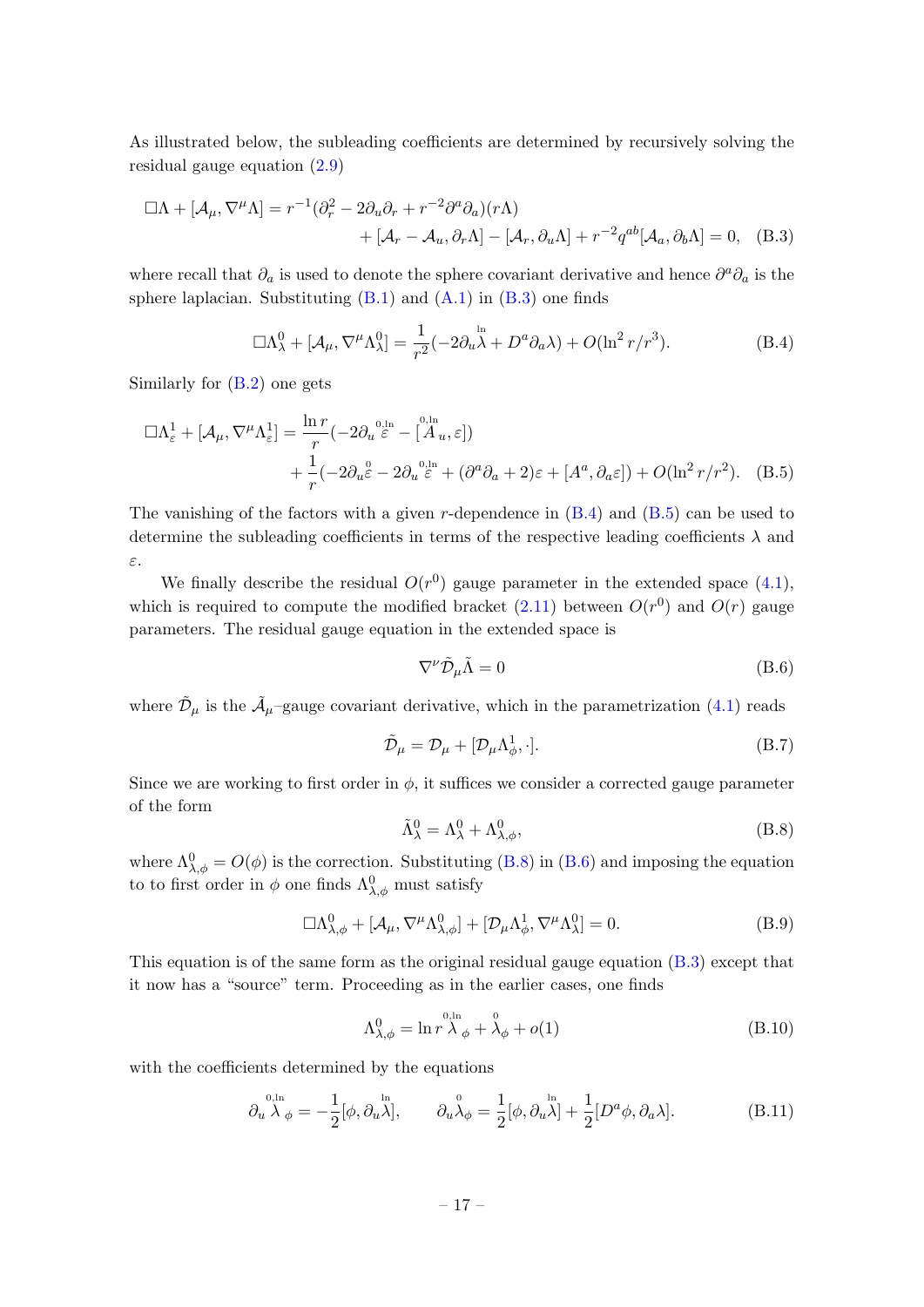#### <span id="page-18-0"></span>B.2 Commutators

Having understood the  $O(r^0)$  gauge parameter in the extended space, we can now compute its modified bracket  $(2.11)$  with the  $O(r)$  gauge parameter:

<span id="page-18-3"></span>
$$
[\Lambda_{\varepsilon}^1, \tilde{\Lambda}_{\lambda}^0]^* = [\Lambda_{\varepsilon}^1, \tilde{\Lambda}_{\lambda}^0] + \delta_{\Lambda_{\varepsilon}^1} \tilde{\Lambda}_{\lambda}^0 - \delta_{\tilde{\Lambda}_{\lambda}^0} \Lambda_{\varepsilon}^1, \tag{B.12}
$$

$$
= [\Lambda^1_{\varepsilon}, \Lambda^0_{\lambda}] + \Lambda^0_{\lambda, \varepsilon} - \delta_{\Lambda^0_{\lambda}} \Lambda^1_{\varepsilon},
$$
\n(B.13)

$$
= \Lambda^1_{\left[\varepsilon,\lambda\right]}, \tag{B.14}
$$

In going from the first to second line, we used that  $\delta_{\Lambda_{\varepsilon}^1} \Lambda_{\lambda}^0 = 0$  and  $\delta_{\Lambda_{\varepsilon}^1} \Lambda_{\lambda,\phi}^0 = \Lambda_{\lambda,\varepsilon}^0$ , as follows from [\(4.3\)](#page-9-3), and dropped  $O(\phi \epsilon)$  terms. The last equality can be understood by a similar argument as for the  $O(r^0)$  bracket  $(2.14)$ : By construction,  $(B.13)$  satisfies the gauge parameter equation [\(2.9\)](#page-5-4). Furthermore, the leading  $r \to \infty$  behavior of [\(B.13\)](#page-18-3) is captured by the commutator  $[\Lambda_\varepsilon^1, \Lambda_\lambda^0] \sim r[\varepsilon, \lambda] + \cdots$ . These are precisely the two defining conditions for  $\Lambda^1_{\epsilon,\lambda}$ . One can also explicitly check the equality  $[\Lambda^1_{\epsilon}, \tilde{\Lambda}^0_{\lambda}]^* = \Lambda^1_{\epsilon,\lambda}$  in the  $r \to \infty$  limit by using the expansions given in the previous subsection. By similar arguments one can verify that  $[\tilde{\Lambda}^0_{\lambda}, \tilde{\Lambda}^0_{\lambda'}]^* = \tilde{\Lambda}^0_{[\lambda, \lambda']}$ .

# <span id="page-18-1"></span>B.3 Bulk description of  $O(r^0)$  parameters in the extended space

 $\overline{a}$ 

In the body of the paper we defined the extension of  $O(r^0)$  large gauge transformations to  $\Gamma^{\text{ext}}$  by [\(4.4\)](#page-9-2). In the notation of [\(4.1\)](#page-8-3) this translates to

<span id="page-18-4"></span>
$$
\delta_{\lambda}\tilde{\mathcal{A}}_{\mu} = \mathcal{D}_{\mu}\Lambda_{\lambda}^{0} + \mathcal{D}_{\mu}\Lambda_{[\phi,\lambda]}^{1}.
$$
\n(B.15)

However, from the "bulk" description [\(4.1\)](#page-8-3) it may be more natural to instead consider

<span id="page-18-5"></span>
$$
\tilde{\delta}_{\lambda}\tilde{\mathcal{A}}_{\mu} := \tilde{\mathcal{D}}_{\mu}\tilde{\Lambda}_{\lambda}^{0} = \mathcal{D}_{\mu}\Lambda_{\lambda}^{0} + \mathcal{D}_{\mu}\Lambda_{\lambda,\phi}^{0} + [\mathcal{D}_{\mu}\Lambda_{\phi}^{1},\Lambda_{\lambda}^{0}]
$$
(B.16)

$$
= \mathcal{D}_{\mu} \Lambda_{\lambda}^{0} + \mathcal{D}_{\mu} \Lambda_{[\phi,\lambda]}^{1} + \delta_{\Lambda_{\lambda}^{0}} \mathcal{D}_{\mu} \Lambda_{\phi}^{1}, \tag{B.17}
$$

$$
= \delta_{\lambda} \tilde{\mathcal{A}}_{\mu} + \delta_{\Lambda_{\lambda}^{0}} \mathcal{D}_{\mu} \Lambda_{\phi}^{1} \tag{B.18}
$$

where the second equality follows from evaluating  $\mathcal{D}_{\mu}$  on both sides of the equality in  $(B.14)$ , for  $\varepsilon = \phi$ . We thus see that the alternative extension differs from  $(B.15)$  by the last term in [\(B.18\)](#page-18-5). This term however does not respect the form of  $\tilde{A}_{\mu}$  given in [\(4.1\)](#page-8-3). Thus, to use the extension [\(B.16\)](#page-18-5) one would have to work in a further enlarged space so as to allow such kind of terms. We expect such treatment should lead to results consistent with the ones obtained in this paper with the simpler extension [\(B.15\)](#page-18-4).

#### <span id="page-18-2"></span>C Types of corrections to asymptotic charges

Throughout the paper we have made reference to the link between asymptotic charges and soft gluon theorems. In this appendix we discuss some aspects of this relationship.

Let  $S_n$  be a scattering amplitude involving n external gluons. Its dependence with the YM coupling  $g$  is of the form

$$
S_n = g^{n-2} (S_n^{\text{tree}} + g^2 S_n^{\text{1-loop}} + \cdots). \tag{C.1}
$$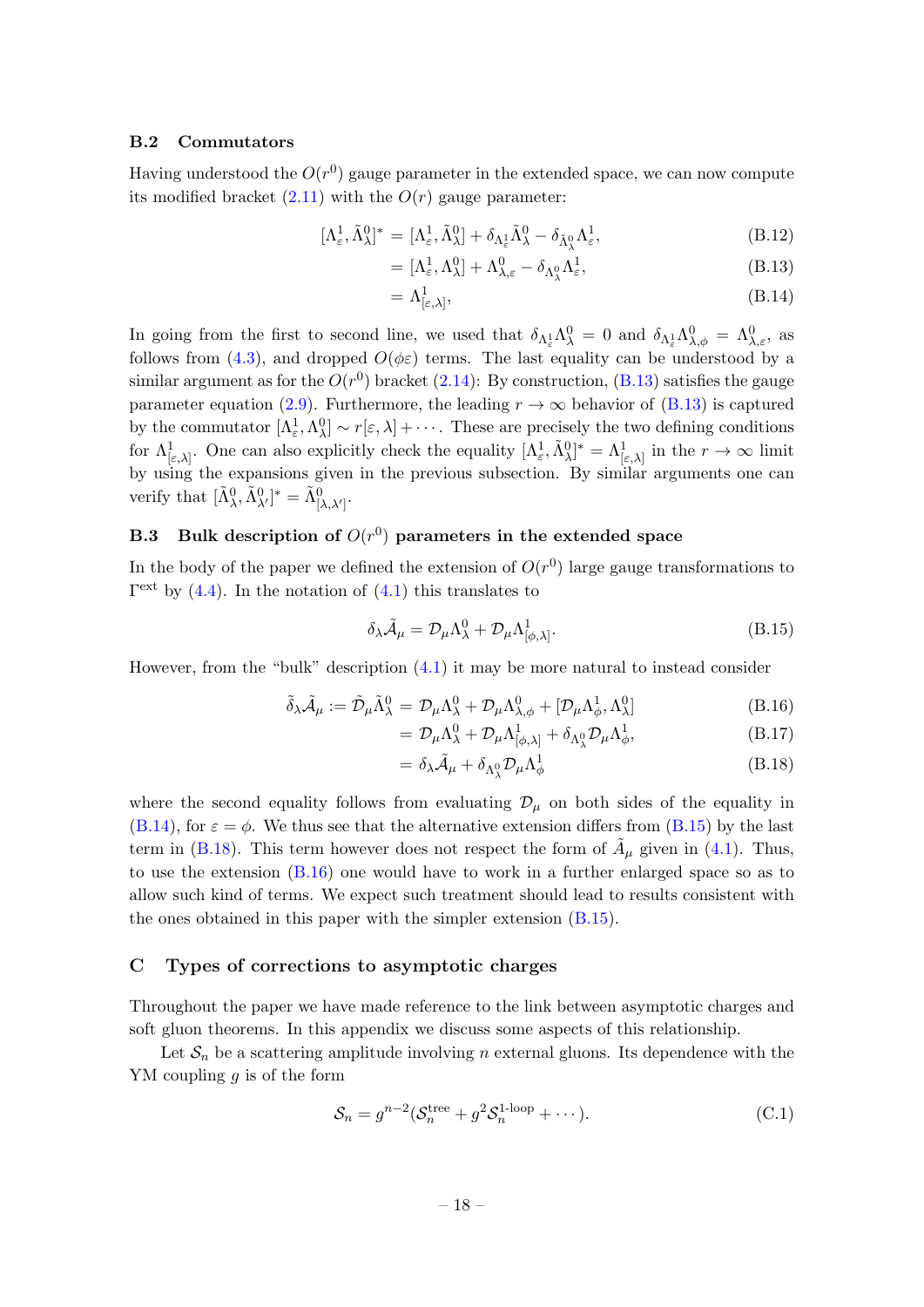On the other hand, the dependence of the asymptotic charges on  $q$  can be obtained from the expressions given in the body of the paper (where we set  $q = 1$ ) by doing the replacements  $A_a \to gA_a, \Lambda \to g\Lambda$  and multiplying by an overall  $g^{-2}$  factor. One then finds that both  $Q_\lambda^{0,\rm rad}$  $\lambda^{\alpha}$  and  $Q_Y$  depend on g according to

<span id="page-19-0"></span>
$$
Q^{\text{tree}} = Q^{\text{soft}(1)} + gQ^{\text{hard}(2)},\tag{C.2}
$$

where  $Q^{\text{soft}(1)}$  is linear in the gauge field and inserts a soft ( $\omega \to 0$  energy) gluon and  $Q^{\text{hard}(2)}$ is quadratic in the gauge field and preserves the number of external gluons. Schematically one has

$$
[Q^{\text{soft}(1)}, \mathcal{S}_n^{\text{tree}}] \sim g\mathcal{S}_{n+1_s}^{\text{tree}}, \quad [Q^{\text{hard}(2)}, \mathcal{S}_n^{\text{tree}}] \sim \mathcal{S}_n^{\text{tree}}, \tag{C.3}
$$

where the power of  $q$  in the first equation comes from the extra coupling needed to get a non-trivial amplitude with  $n + 1$ <sub>s</sub> gluons. The "s" label indicates that the extra gluon is soft. The (leading or subleading) single-soft tree-level factorization theorem can then be written as

<span id="page-19-1"></span>
$$
[Q^{\text{tree}}, \mathcal{S}_n^{\text{tree}}] \sim 0. \tag{C.4}
$$

In our analysis we encountered two kinds of corrections the charges [\(C.2\)](#page-19-0) may receive.

The first type of correction are "hard" terms that are of higher order in the gauge field. For instance

<span id="page-19-3"></span>
$$
Q = Q^{\text{tree}} + g^2 Q^{\text{hard}(3)}.
$$
\n(C.5)

When acting on the S matrix this cubic correction would yield, to lowest order, a term of the form

<span id="page-19-2"></span>
$$
[g^2 Q^{\text{hard}(3)}, \mathcal{S}_n] \sim g^n [Q^{\text{hard}(3)}, \mathcal{S}_n^{\text{tree}}] \sim g^{n+1} \mathcal{S}_{n+1}^{\text{tree}},
$$
\n(C.6)

where the  $O(A^3)$  charge adds an external gluon (not necessarily soft), with the corresponding extra  $O(g)$  factor. Since the coupling power corresponding to  $(C.4)$  is  $g^{n-1}$ , the term [\(C.6\)](#page-19-2) does not affect the tree-level Ward identity. At 1-loop however, the Ward identity would get contributions from  $(C.6)$  and from

<span id="page-19-4"></span>
$$
[Q^{\text{tree}}, g^n \mathcal{S}_n^{\text{1-loop}}] \sim g^{n+1} (\mathcal{S}_{n+1_s}^{\text{1-loop}} + \mathcal{S}_n^{\text{1-loop}}). \tag{C.7}
$$

Thus, in the case of a charge of the form [\(C.5\)](#page-19-3), the would-be Ward identity would enforce the sum of  $(C.6)$  and  $(C.7)$  to vanish. The study of such potential identities is however well-beyond the scope of the present paper. Even to make sense of such expressions would require a treatment of infrared divergences that are not present in the tree-level case.

There is a second type of correction the charge may acquire, of the type

<span id="page-19-5"></span>
$$
Q = Q^{\text{tree}} + gQ^{\text{soft}}(2),\tag{C.8}
$$

which is quadratic in the soft part of the gauge field. As discussed in [\[72\]](#page-28-3) in the gravitational context, such kind of terms are non-trivial if at least one of the external states is soft. Schematically,

$$
[Q^{\text{soft}(2)}, \mathcal{S}_{n_h}^{\text{tree}}] = 0, \quad \text{but} \quad [Q^{\text{soft}(2)}, \mathcal{S}_{n_h+1_s}^{\text{tree}}] \sim \mathcal{S}_{n_h+1_s}^{\text{tree}}.
$$
 (C.9)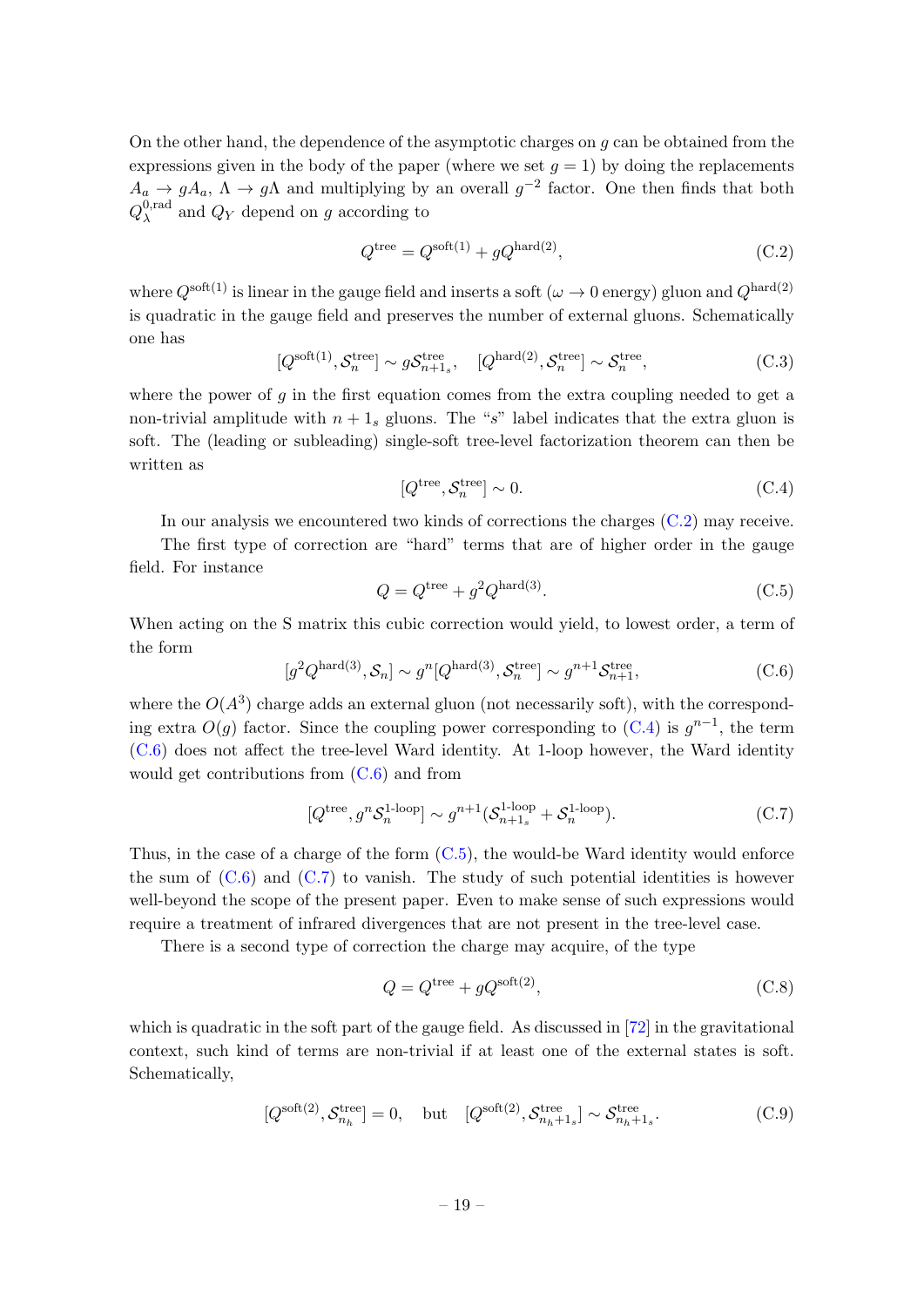Thus, a would-be Ward identity with charge [\(C.8\)](#page-19-5) would lead to a relation of the type

$$
0 = [Q, \mathcal{S}_{n_h+1_s}^{\text{tree}}] \sim g(\mathcal{S}_{n_h+2_s}^{\text{tree}} + \mathcal{S}_{n_h+1_s}^{\text{tree}}). \tag{C.10}
$$

Such kind of terms are thus sensitive to (tree-level) double-soft gluon emission. See [\[72–](#page-28-3)[74\]](#page-28-4) for related discussion of double-soft emission and asymptotic charges.

#### <span id="page-20-0"></span>D Covariant LPS charge

We start by expanding the covariant derivatives in  $(4.12)$  as

<span id="page-20-1"></span>
$$
\partial_u (D_a F_{ru} + D^b F_{ba}) = \partial_a \partial_u F_{ru} + \partial^b \partial_u F_{ab} + \partial_u ([A_a, F_{ru}] + [A^b, F_{ba}]). \tag{D.1}
$$

Recalling the expressions for  $F_{ru}$  [\(4.10\)](#page-10-4) and  $F_{ab}$  [\(4.9\)](#page-10-3), one can see that the first two terms in the rhs of [\(D.1\)](#page-20-1) lead to  $Q_Y^{\text{soft}}$  plus the  $J_u$  part of  $Q_Y^{\text{hard}}$  plus an extra term coming from the non-abelian part of  $F_{ab}$ ,

<span id="page-20-2"></span>
$$
Q_Y^{\text{extra}} := \int du d^2x u \text{Tr} Y^a \partial_u \partial^b [A_a, A_b]. \tag{D.2}
$$

The last two terms of  $(D.1)$  lead the  $J_a$  part of  $Q_Y^{\text{hard}}$  plus cubic terms plus quadratic "soft" terms given by

$$
Q_Y^{(2)} = \int d^2x \text{Tr} Y^a [E_a^1, A_a^+]
$$
 (D.3)

$$
Q_Y^{(3)} = \int du d^2x u \text{Tr} Y^a \partial_u \left( [A_a, \int_u^\infty J_{u'} du'] + [A^b, [A_b, A_a]] \right) \tag{D.4}
$$

where

$$
E_a^1(x) := \int_{-\infty}^{\infty} du u \partial_u A_a(u, x).
$$
 (D.5)

Summarizing, the charge  $Q_Y^{\text{cov}}$  defined by [\(4.12\)](#page-11-1) differs from the LPS charge  $Q_Y$  by the three terms:

$$
Q_Y^{\text{cov}} - Q_Y = Q_Y^{\text{extra}} + Q_Y^{(2)} + Q_Y^{(3)}.
$$
 (D.6)

As explained in appendix [C,](#page-18-2)  $Q_Y^{(2)}$  $\mathcal{Q}_Y^{(2)}$  and  $\mathcal{Q}_Y^{(3)}$  $_{Y}^{(5)}$  yield trivial single-insertion tree-level Ward identities. On the other hand  $Q_Y^{\text{extra}}$  produces non-trivial terms in the single Ward identity that are in conflict with the subleading soft gluon theorem. To see the form of these terms, let us evaluate the commutator  $Q_Y^{\text{extra}}$  with  $\hat{A}_a(\omega, x)$ . For the purposes of this evaluation, one can assume decaying u fall-offs in  $A_a(u, x)$  and integrate by parts the u-derivative in [\(D.2\)](#page-20-2). It is also convenient to integrate by parts in the sphere to work with the expression

$$
Q_Y^{\text{extra}} = -\frac{1}{2} \int du d^2x \text{Tr}(\partial_a Y_b - \partial_b Y_a) [A^a, A^b]. \tag{D.7}
$$

From the elementary commutator

$$
[A_b^{\beta}(u',x'), \hat{A}_a^{\alpha}(\omega, x)]_{\text{op}} = -\delta^{\alpha\beta} q_{ab} \frac{e^{i\omega u}}{2\omega} \delta^{(2)}(x', x)
$$
(D.8)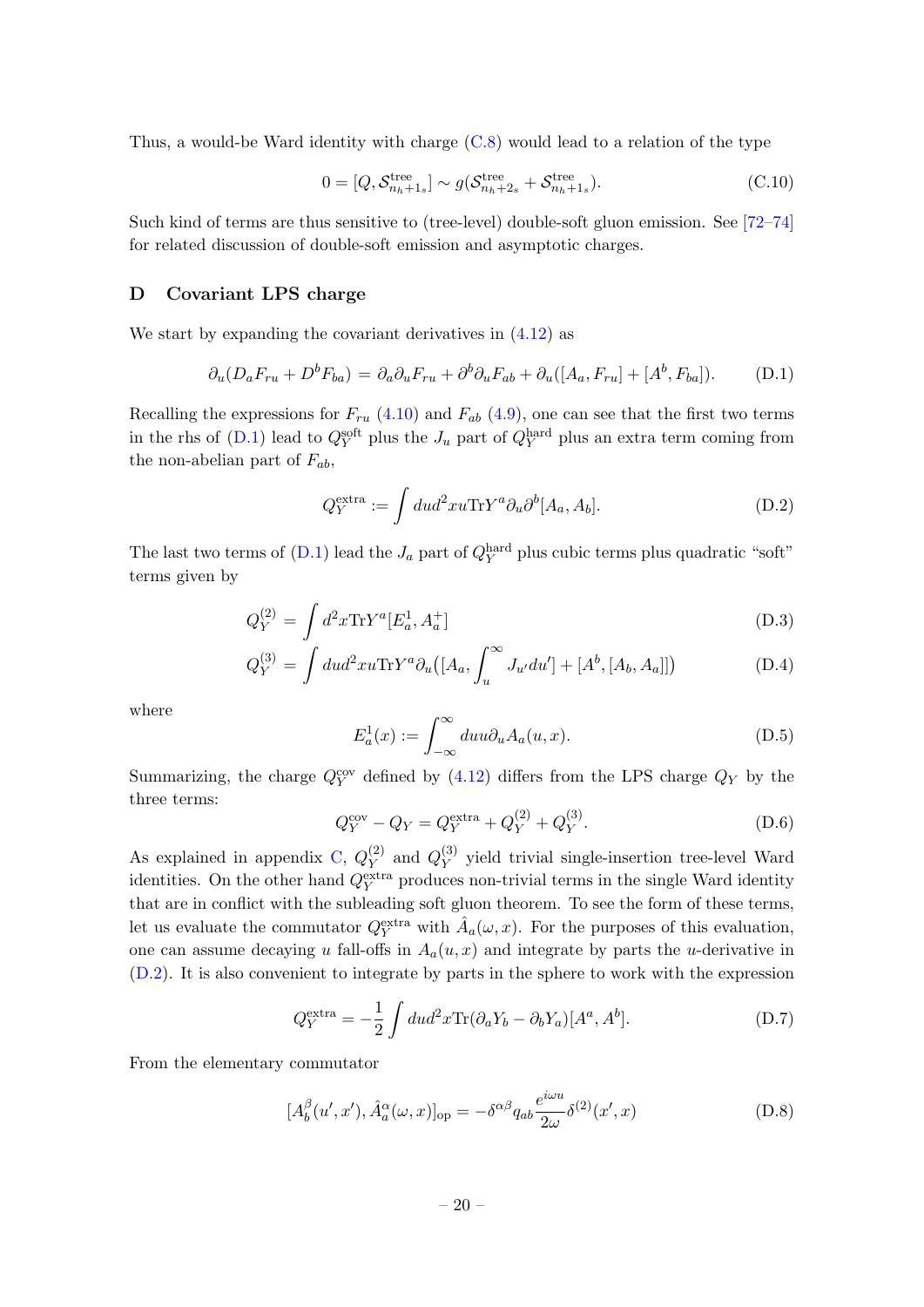(where  $\alpha$  and  $\beta$  are color indices) one finds

$$
[Q_Y^{\text{extra}}, \hat{A}_a(\omega, x)]_{\text{op}} = -\frac{1}{2\omega} [\partial_a Y_b - \partial_b Y_a, \hat{A}^b(\omega, x)]. \tag{D.9}
$$

Thus, a tree-level Ward identity for  $Q_Y^{\text{cov}}$  would include the above contribution in addition to the terms [\(3.9\)](#page-7-4). Since the latter already capture the tree-level subleading soft factors, such Ward identity would be in contradition with the soft theorem, except for "electric" vector fields  $Y_a = \partial_a \varepsilon$  for which the extra term is absent. Whereas this suffices for the purposes of the present paper, there is more to be understood if one wishes to include "magnetic" charges with  $Y_a = \epsilon_a^b \partial_b \mu$ . See footnote [10](#page-11-3) for further comments on this issue.

#### <span id="page-21-0"></span>E Comparison with the gravitational case

In the gravitational case, the standard radiative fall-off conditions on the spacetime metric take the form (focusing for simplicity on the angular components of the metric)

<span id="page-21-1"></span>
$$
g_{ab} \stackrel{r \to \infty}{=} r^2 q_{ab} + rC_{ab} + \cdots \tag{E.1}
$$

where  $q_{ab}$  is the u-independent 2d metric on the celestial sphere and  $C_{ab} = C_{ab}(u, x)$ encodes gravitational radiation at null infinity. The latter plays the role of "free data" that determines the asymptotic metric components through Einstein equations (supplemented by gauge fixing conditions). Schematically,

$$
\Gamma_{\text{grav}}^{\text{rad}} \approx \{ C_{ab}(u, x) \}. \tag{E.2}
$$

The non-trivial diffeomorphisms preserving  $(E.1)$  are asymptotic Lorentz transformations plus so-called supertranslations, generated by vector fields of the form

$$
\xi_f^0 = f(x)\partial_u + \cdots,\tag{E.3}
$$

with arbitrary  $f(x)$ . These can be thought of as the analogous to the  $O(r^0)$  large gauge transformations in the YM case. The analogy however breaks down at the level of the algebra, since supertranslations are abelian,

$$
[\xi_j^0, \xi_{f'}^0]^* = 0 \tag{E.4}
$$

(the bracket is now a modified vector field Lie bracket analogous to [\(2.11\)](#page-5-5), see e.g. [\[37\]](#page-26-8)).

The above asymptotic symmetries can be enlarged to include superrotations, generated by vector fields with a leading non-trivial angular component

<span id="page-21-4"></span>
$$
\xi_Y^1 = Y^a(x)\partial_a + \cdots \tag{E.5}
$$

with arbitrary  $Y^a(x)$ .<sup>[15](#page-21-2)</sup> However, to allow for such transformations one needs to relax the form of the asymptotic metric [\(E.1\)](#page-21-1). As in the YM case, one can write a linearized version of the extended space as:

<span id="page-21-3"></span>
$$
\Gamma_{\text{grav}}^{\text{ext}} = \{ \tilde{g}_{\mu\nu} = g_{\mu\nu} + \mathcal{L}_{\xi_X^1} g_{\mu\nu}, \quad g_{\mu\nu} \in \Gamma_{\text{grav}}^{\text{rad}}, \quad X^a \in \mathfrak{X}(S^2) \}. \tag{E.6}
$$

<span id="page-21-2"></span><sup>&</sup>lt;sup>15</sup>In the special case where  $Y^a$  is a (global) conformal Killing vector field of  $q_{ab}$ , these are not new symmetries but represent the generators of the asymptotic Lorentz group. Although we shall be phrasing the extension in terms of arbitrary sphere vector fields, the following discussion applies equally well to the case of local conformal Killing vector fields.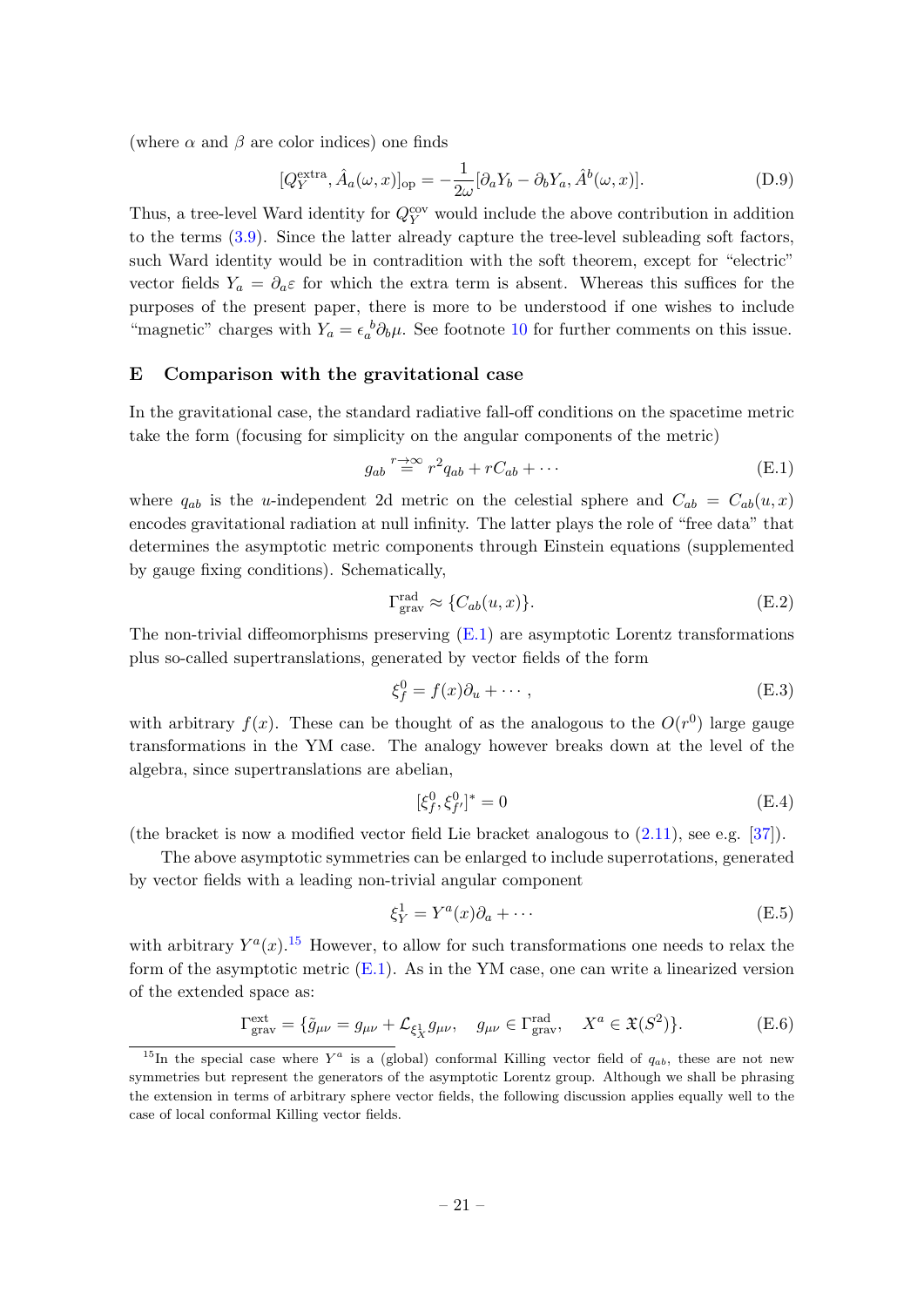Of course, in the gravitational case we known how to "exponentiate" the linearized extension in order to obtain a full extended space. We will however continue the discussion within the linearized setting in order to make contact with the analysis in this paper.

The space  $(E.6)$  is then naturally parametrized by pairs

<span id="page-22-1"></span>
$$
\Gamma_{\text{grav}}^{\text{ext}} \approx \{ (C_{ab}(u, x), X^a(x)) \},\tag{E.7}
$$

where  $C_{ab}$  "generates" the metric  $g_{\mu\nu}$  and  $X^a$  implements its superrotated version.<sup>[16](#page-22-0)</sup> Eqs.  $(E.6)$ ,  $(E.7)$  are the gravitational versions of Eqs.  $(4.1)$ ,  $(4.2)$  in the YM case. The extended gravitational space now supports the action of superrotations [\(E.5\)](#page-21-4), which in the parametrization  $(E.7)$  takes the form

<span id="page-22-2"></span>
$$
\delta_Y^1 C_{ab} = 0, \quad \delta_Y^1 X^a = Y^a,\tag{E.8}
$$

in parallel to Eq.  $(4.3)$ . The trivial action on  $C_{ab}$  in  $(E.8)$  may appear at odds with the standard action of superrotations one encounters in the literature. The reason is that the definition of  $C_{ab}$  in [\(E.7\)](#page-22-1) does not agree with the usual one. In order to compare with the more standard parametrization, let us look at the angular components of the full metric  $\tilde{g}_{\mu\nu}$  in [\(E.6\)](#page-21-3). These take the form

$$
\tilde{g}_{ab} = r^2 \tilde{q}_{ab} + r \tilde{C}_{ab} + \cdots, \qquad (E.9)
$$

where

<span id="page-22-4"></span>
$$
\tilde{q}_{ab} = q_{ab} + X \cdot q_{ab},\tag{E.10}
$$

$$
\tilde{C}_{ab} = C_{ab} + X \cdot C_{ab} - u(D_a D_b)^{\text{TF}} D_c X^c,
$$
\n(E.11)

(TF stands for trace-free part) with

$$
X \cdot q_{ab} := (\mathcal{L}_X - D_c X^c) q_{ab} \tag{E.12}
$$

$$
X \cdot C_{ab} := (\mathcal{L}_X + \frac{1}{2} D_c X^c (u\partial_u - 1)) C_{ab}.
$$
 (E.13)

In the standard parametrization one treats  $\tilde{C}_{ab}$ , rather than  $C_{ab}$ , as independent variable.<sup>[17](#page-22-3)</sup> From  $(E.11)$  and  $(E.8)$  one finds

$$
\delta_Y^1 \tilde{C}_{ab} = Y \cdot \tilde{C}_{ab} - u(D_a D_b)^{\text{TF}} D_c Y^c, \tag{E.14}
$$

which coincides with the standard superrotation action (recall we are working to linear order in  $X^a$  and  $Y^a$  and dropping  $O(X^2)$ ,  $O(Y^2)$  and  $O(XY)$  terms). In this way, we can think of  $C_{ab}$  as a "dressed" version of the standard  $\tilde{C}_{ab}$  which neutralizes the action of superrotations.

<span id="page-22-0"></span><sup>&</sup>lt;sup>16</sup>Strictly speaking,  $X^a$  should be considered modulo global conformal Killing vector fields on the celestial sphere. Other more commonly used labels for the "superrotation frame" are either the deformed 2d metric  $\tilde{q}_{ab}$  or the so-called Geroch/Liouville tensor  $T_{ab} = -(D_a D_b)^{\text{TF}} D_c X^c$ , see e.g. [\[53](#page-27-4)[–55\]](#page-27-5).

<span id="page-22-3"></span><sup>&</sup>lt;sup>17</sup>What we are calling  $\tilde{C}_{ab}$  is what usually is denoted as  $C_{ab}$  (e.g. [\[17,](#page-25-2) [51,](#page-27-2) [53\]](#page-27-4)).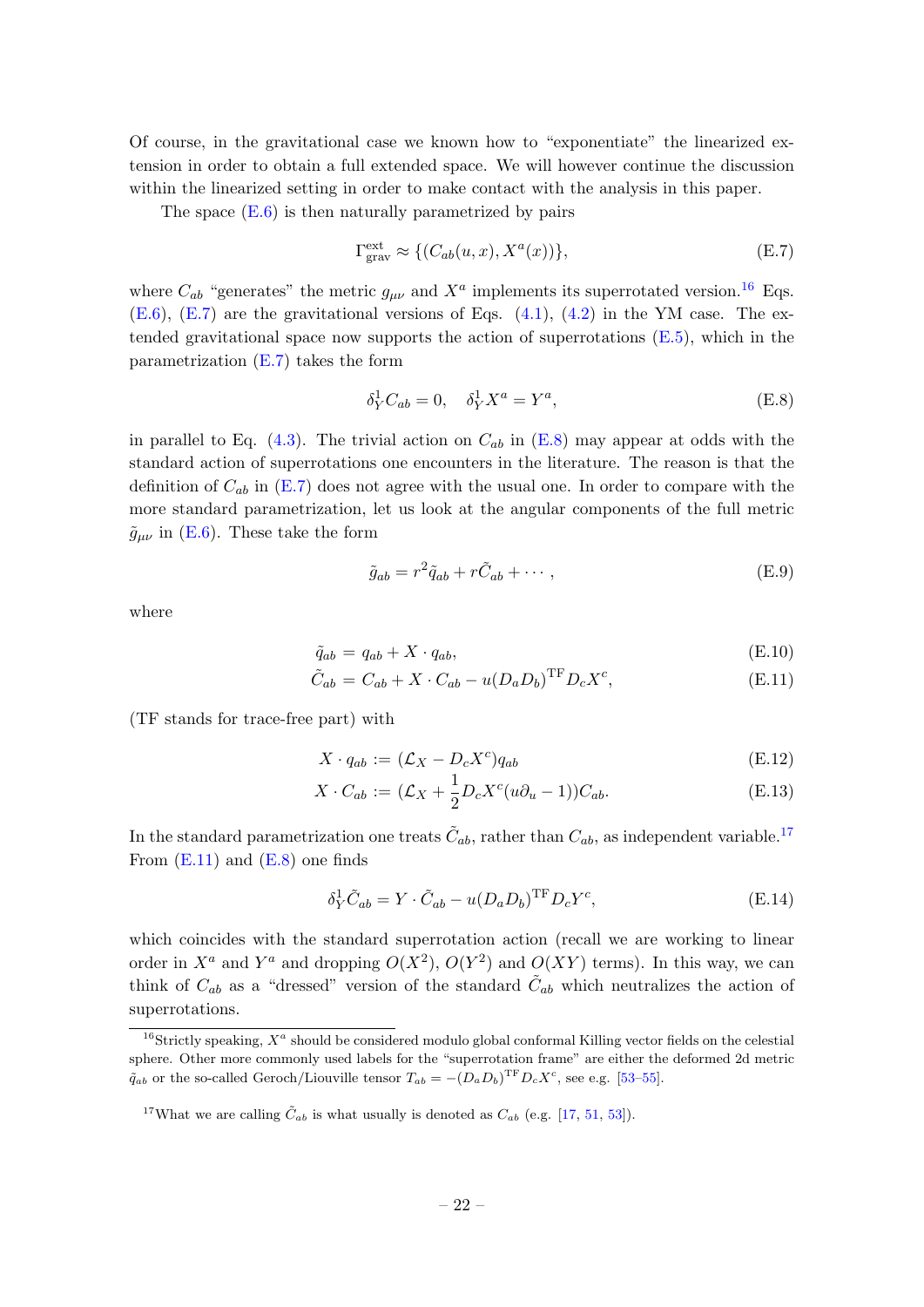There is yet another parametrization that is useful to consider, which consists in removing the  $O(u)$  part of  $\tilde{C}_{ab}$ ,

<span id="page-23-3"></span>
$$
\hat{C}_{ab} := \tilde{C}_{ab} - u(D_a D_b)^{\text{TF}} D_c X^c \tag{E.15}
$$

$$
= C_{ab} + X \cdot C_{ab}.\tag{E.16}
$$

In this case the action of superrotations is purely homogeneous,

$$
\delta_Y^1 \hat{C}_{ab} = Y \cdot \hat{C}_{ab}.\tag{E.17}
$$

Regardless of the parametrization being used, the algebra relation between supertranslations and superrotations is given by

<span id="page-23-0"></span>
$$
[\xi_f^0, \xi_Y^1]^* = -\xi_{Y \cdot f}^0,\tag{E.18}
$$

where

$$
Y \cdot f := (\mathcal{L}_Y - \frac{1}{2} D_c Y^c) f. \tag{E.19}
$$

The algebraic relation  $(E.18)$  is again structurally different from its YM counterpart, in that the RHS is an  $O(r^0)$  rather than  $O(r)$  symmetry. Schematically,

<span id="page-23-2"></span>
$$
[\xi^0, \xi^1] \sim \xi^0 \quad \text{vs.} \quad [\Lambda^0, \Lambda^1] \sim \Lambda^1. \tag{E.20}
$$

Let us now discuss charges. In the radiative space, supertranslations are generated by

$$
P_f^{\text{rad}} = \int d^2x f(x) \mathcal{P}(x) \tag{E.21}
$$

where  $P$  is the supermomentum density defined by

<span id="page-23-4"></span>
$$
\mathcal{P} = \int_{-\infty}^{\infty} du(N^{ab}N_{ab} - 2D^a D^b N_{ab}),
$$
 (E.22)

and  $N_{ab} \equiv \partial_u C_{ab}$ . Following the same logic as for the YM case, the equation that determines the extension of this charge from  $\Gamma_{\text{grav}}^{\text{rad}}$  to  $\Gamma_{\text{grav}}^{\text{ext}}$  is

$$
\delta_Y^1 P_f^{\text{ext}} = -P_{Y \cdot f}^{\text{ext}}.\tag{E.23}
$$

This has the simple solution

<span id="page-23-1"></span>
$$
P_f^{\text{ext}} = P_f^{\text{rad}} - P_{X \cdot f}^{\text{rad}},\tag{E.24}
$$

$$
= \int d^2x f(\mathcal{P} + X \cdot \mathcal{P}), \tag{E.25}
$$

where to get to the second line we integrated by part on the sphere, and

$$
X \cdot \mathcal{P} = (\mathcal{L}_X + \frac{3}{2} D_c X^c) \mathcal{P}.
$$
 (E.26)

Eq.  $(E.24)$  is the analogous to Eq.  $(4.21)$ . The main difference with the YM case is that the extension is determined from the  $\xi^0$  charge itself, rather than from the  $\xi^1$  one. This is a consequence of the difference displayed in [\(E.20\)](#page-23-2).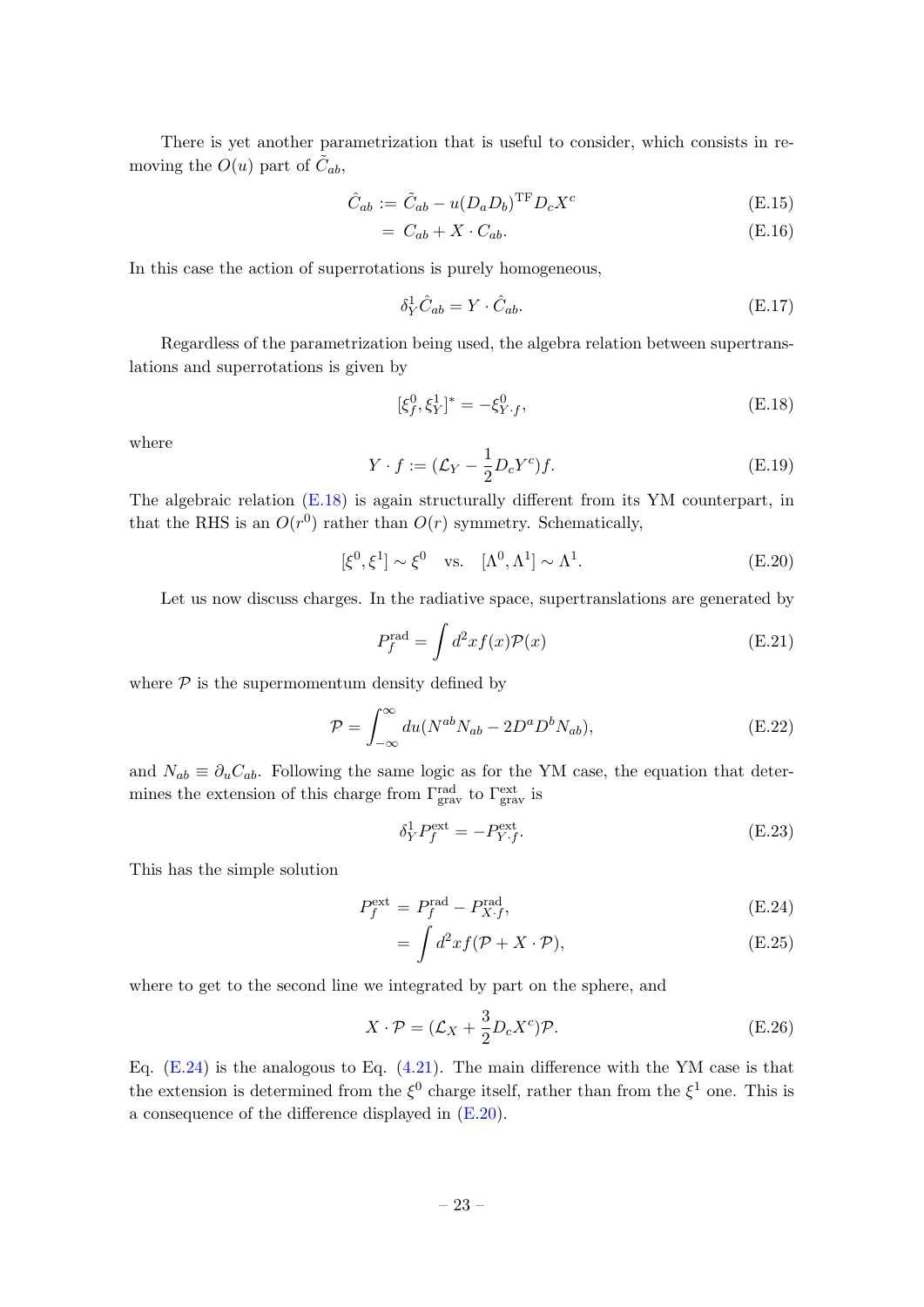In order to compare  $(E.24)$  with the known expression of supertranslation charges, let us rewrite [\(E.24\)](#page-23-1) in terms of the tensor  $\hat{N}_{ab} \equiv \partial_u \hat{C}_{ab}$ . In the  $O(X)$  setting we are working, Eq.  $(E.16)$  implies

<span id="page-24-7"></span>
$$
N_{ab} = \hat{N}_{ab} - X \cdot \hat{N}_{ab}.
$$
\n(E.27)

Substituting [\(E.27\)](#page-24-7) in [\(E.22\)](#page-23-4), [\(E.25\)](#page-23-1) and neglecting  $O(X^2)$  terms one finds

<span id="page-24-8"></span>
$$
\mathcal{P} + X \cdot \mathcal{P} = \hat{\mathcal{P}} - \hat{N}_{ab}^{0} D^{a} D^{b} D_{c} X^{c}, \tag{E.28}
$$

where  $\hat{\mathcal{P}}$  is given by [\(E.22\)](#page-23-4) with  $N_{ab}$  replaced by  $\hat{N}_{ab}$  and

$$
\hat{N}_{ab}^0 := \int_{-\infty}^{\infty} du \hat{N}_{ab}.
$$
\n(E.29)

The RHS of Eq. [\(E.28\)](#page-24-8) can be seen to coincide with the standard (extended) supermomentum density. In particular, the last term in [\(E.28\)](#page-24-8) is the known modification that features the Geroch/Liouville tensor  $T_{ab} = -(D_a D_b)^{\text{TF}} D_c X^c$ , see [\[36\]](#page-26-7) and references therein.

One can similarly construct superrotation charges. The situation is again structurally different from the YM case due to  $(E.20)$ . In particular, the difficulties we encountered in YM to construct a covariant  $Q_{\varepsilon}^1$  have no analogue for superrotations. Nevertheless, the algebraic requirement coming from [\(E.18\)](#page-23-0) imposes subtle conditions on the form of the superrotation charge, see [\[36\]](#page-26-7) for details.

To conclude, the differences between the YM and gravity cases may be summarized by saying that the notion of "covariance" at null infinity in each theory is given by transformations associated to different radial/energy order: In YM the natural notion of covariance comes from  $\Lambda^0$  transformations, whereas in gravity it comes from  $\xi^1$  transformations.

#### References

- <span id="page-24-0"></span>[1] R. Penrose, "Zero rest mass fields including gravitation: Asymptotic behavior," Proc. Roy. Soc. Lond. A 284, 159 (1965)
- [2] A. Ashtekar, "Geometry and Physics of Null Infinity," [arXiv:1409.1800 [gr-qc]].
- <span id="page-24-1"></span>[3] A. Strominger, "Lectures on the Infrared Structure of Gravity and Gauge Theory," [arXiv:1703.05448 [hep-th]].
- <span id="page-24-3"></span>[4] H. Bondi, M. G. J. van der Burg and A. W. K. Metzner, "Gravitational waves in general relativity. 7. Waves from axisymmetric isolated systems," Proc. Roy. Soc. Lond. A 269, 21 (1962);
- <span id="page-24-4"></span>[5] R. K. Sachs, "Gravitational waves in general relativity. 8. Waves in asymptotically flat space-times," Proc. Roy. Soc. Lond. A 270, 103 (1962).
- <span id="page-24-2"></span>[6] A. Strominger, "Asymptotic Symmetries of Yang-Mills Theory," JHEP 07, 151 (2014) [arXiv:1308.0589 [hep-th]].
- <span id="page-24-5"></span>[7] A. Campoleoni, D. Francia and C. Heissenberg, "On higher-spin supertranslations and superrotations," JHEP 05, 120 (2017) [arXiv:1703.01351 [hep-th]].
- <span id="page-24-6"></span>[8] A. Campoleoni, D. Francia and C. Heissenberg, "On asymptotic symmetries in higher dimensions for any spin," JHEP 12, 129 (2020) [arXiv:2011.04420 [hep-th]].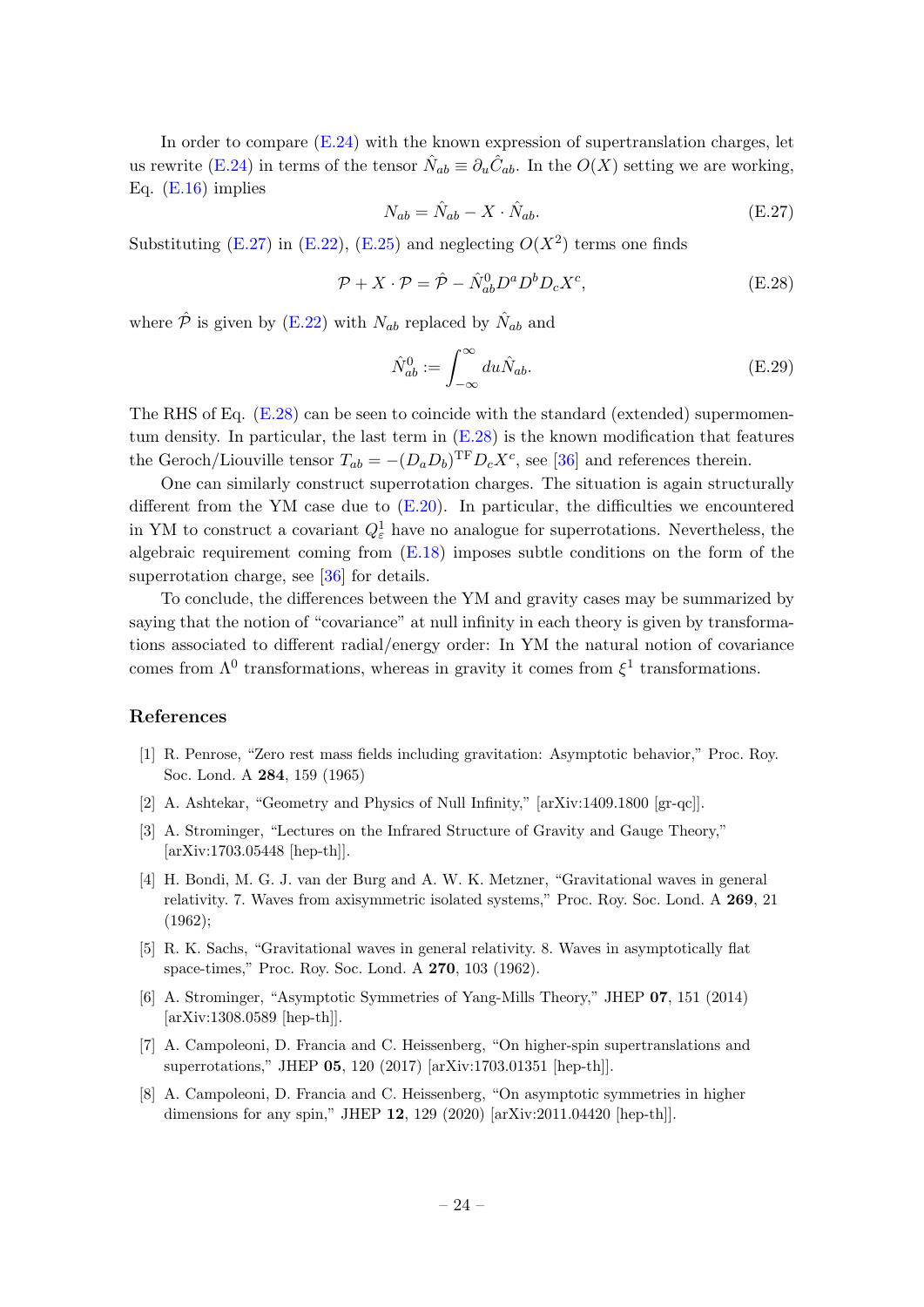- <span id="page-25-9"></span>[9] D. Grumiller and M. Riegler, "Most general AdS<sup>3</sup> boundary conditions," JHEP 10, 023 (2016) [arXiv:1608.01308 [hep-th]].
- [10] D. Grumiller, W. Merbis and M. Riegler, "Most general flat space boundary conditions in three-dimensional Einstein gravity," Class. Quant. Grav. 34, no.18, 184001 (2017) [arXiv:1704.07419 [hep-th]].
- [11] M. Henneaux and C. Troessaert, "The asymptotic structure of gravity at spatial infinity in four spacetime dimensions," [arXiv:1904.04495 [hep-th]].
- [12] G. Compère, A. Fiorucci and R. Ruzziconi, "The  $\Lambda$ -BMS<sub>4</sub> group of  $dS_4$  and new boundary conditions for AdS4," Class. Quant. Grav. 36, no.19, 195017 (2019) [arXiv:1905.00971  $\left[\text{gr-qc}\right]$ .
- <span id="page-25-10"></span>[13] P. B. Aneesh, G. Compère, L. P. de Gioia, I. Mol and B. Swidler, "Celestial Holography: Lectures on Asymptotic Symmetries," [arXiv:2109.00997 [hep-th]]
- <span id="page-25-0"></span>[14] G. Barnich and C. Troessaert, "Symmetries of asymptotically flat 4 dimensional spacetimes at null infinity revisited," Phys. Rev. Lett. 105, 111103 (2010)
- [15] M. Campiglia and A. Laddha, "Asymptotic symmetries and subleading soft graviton theorem," Phys. Rev. D 90 (2014) no.12, 124028 [arXiv:1408.2228 [hep-th]].
- <span id="page-25-1"></span>[16] L. Donnay, S. Pasterski and A. Puhm, "Asymptotic Symmetries and Celestial CFT," JHEP 09, 176 (2020) [arXiv:2005.08990 [hep-th]].
- <span id="page-25-2"></span>[17] D. Kapec, V. Lysov, S. Pasterski and A. Strominger, "Semiclassical Virasoro symmetry of the quantum gravity  $\mathcal{S}\text{-matrix}$ ," JHEP 1408, 058 (2014)
- <span id="page-25-3"></span>[18] F. Cachazo and A. Strominger, "Evidence for a New Soft Graviton Theorem," arXiv:1404.4091 [hep-th].
- <span id="page-25-4"></span>[19] M. Campiglia and A. Laddha, "Subleading soft photons and large gauge transformations," JHEP 11, 012 (2016) [arXiv:1605.09677 [hep-th]].
- <span id="page-25-5"></span>[20] E. Casali, "Soft sub-leading divergences in Yang-Mills amplitudes," JHEP 08, 077 (2014)
- <span id="page-25-6"></span>[21] V. Lysov, S. Pasterski and A. Strominger, "Low's Subleading Soft Theorem as a Symmetry of QED," Phys. Rev. Lett. 113, no. 11, 111601 (2014) doi:10.1103/PhysRevLett.113.111601
- <span id="page-25-7"></span>[22] A. Laddha and P. Mitra, "Asymptotic Symmetries and Subleading Soft Photon Theorem in Effective Field Theories," JHEP 05, 132 (2018) [arXiv:1709.03850 [hep-th]].
- <span id="page-25-8"></span>[23] T. He and P. Mitra, "Asymptotic symmetries in  $(d + 2)$ -dimensional gauge theories," JHEP 10, 277 (2019) [arXiv:1903.03607 [hep-th]]
- <span id="page-25-11"></span>[24] B. Sahoo and A. Sen, "Classical and Quantum Results on Logarithmic Terms in the Soft Theorem in Four Dimensions," JHEP 02, 086 (2019) [arXiv:1808.03288 [hep-th]].
- <span id="page-25-12"></span>[25] M. Campiglia and A. Laddha, "Loop Corrected Soft Photon Theorem as a Ward Identity," JHEP 10, 287 (2019) [arXiv:1903.09133 [hep-th]].
- <span id="page-25-15"></span>[26] Sayali A. Bhatkar, "Ward identity for loop level soft photon theorem for massless QED coupled to gravity," JHEP 10, 110 (2020) [arXiv:1912.10229 [hep-th]].
- <span id="page-25-13"></span>[27] Sayali A. Bhatkar, "New asymptotic conservation laws forelectromagnetism," JHEP 02, 082 (2021) doi:10.1007/JHEP02(2021)082 [arXiv:2007.03627 [hep-th]]
- <span id="page-25-14"></span>[28] Z. Bern, S. Davies and J. Nohle, "On Loop Corrections to Subleading Soft Behavior of Gluons and Gravitons," Phys. Rev. D 90, no.8, 085015 (2014) [arXiv:1405.1015 [hep-th]].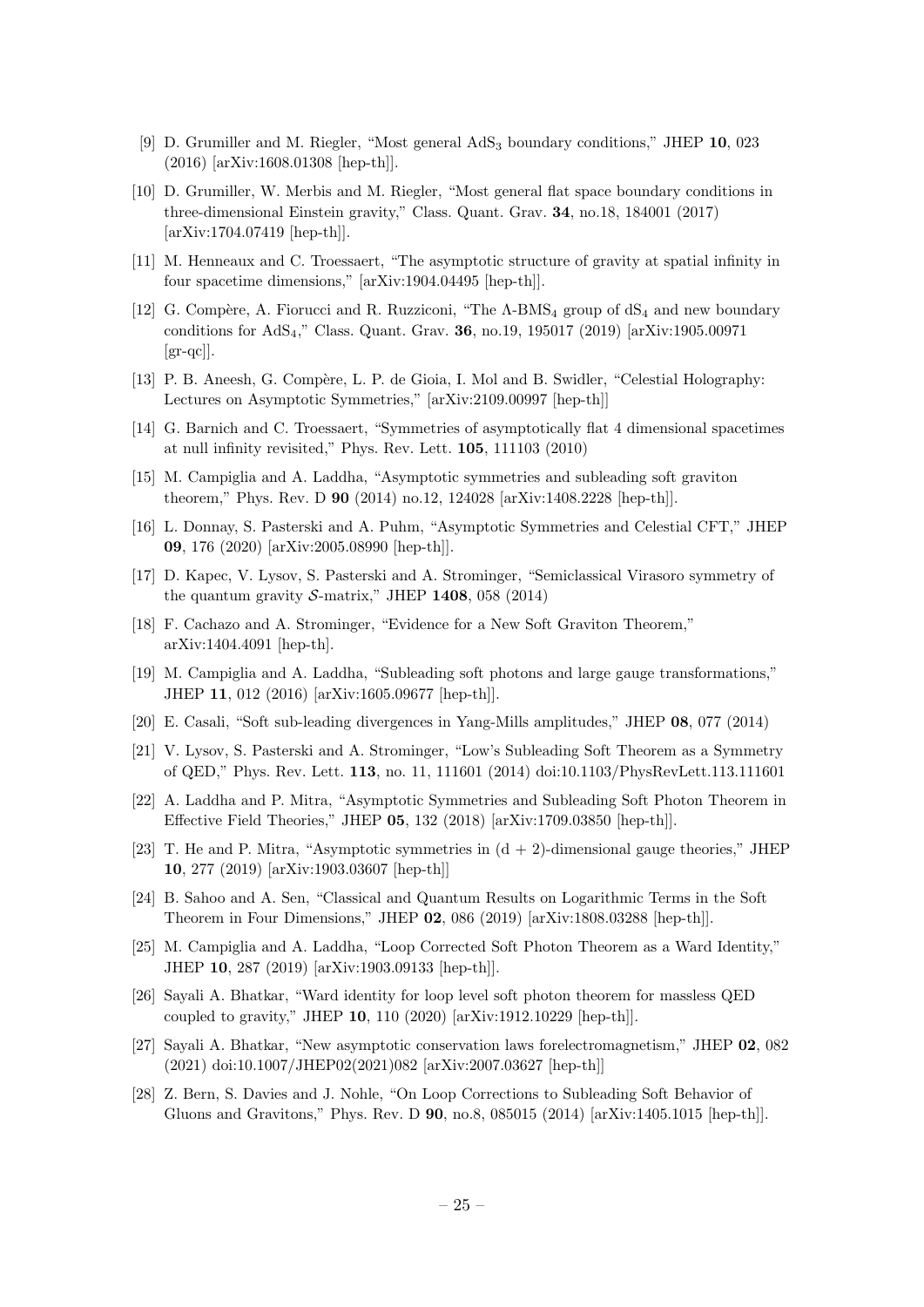- <span id="page-26-6"></span>[29] S. He, Y. t. Huang and C. Wen, "Loop Corrections to Soft Theorems in Gauge Theories and Gravity," JHEP 12, 115 (2014) [arXiv:1405.1410 [hep-th]].
- <span id="page-26-0"></span>[30] M. Campiglia and A. Laddha, "Asymptotic charges in massless QED revisited: A view from Spatial Infinity," JHEP 05, 207 (2019) [arXiv:1810.04619 [hep-th]].
- <span id="page-26-1"></span>[31] J. Peraza, "Tower of asymptotic charges", in progress.
- <span id="page-26-2"></span>[32] Y. Hamada and G. Shiu, "Infinite Set of Soft Theorems in Gauge-Gravity Theories as Ward-Takahashi Identities," Phys. Rev. Lett. 120 (2018) no.20, 201601 [arXiv:1801.05528 [hep-th]].
- <span id="page-26-3"></span>[33] Z. Z. Li, H. H. Lin and S. Q. Zhang, "Infinite Soft Theorems from Gauge Symmetry," Phys. Rev. D 98 (2018) no.4, 045004 [arXiv:1802.03148 [hep-th]].
- <span id="page-26-4"></span>[34] A. Guevara, E. Himwich, M. Pate and A. Strominger, "Holographic Symmetry Algebras for Gauge Theory and Gravity," [arXiv:2103.03961 [hep-th]].
- <span id="page-26-5"></span>[35] A. Strominger, "w(1+infinity) and the Celestial Sphere," [arXiv:2105.14346 [hep-th]].
- <span id="page-26-7"></span>[36] M. Campiglia and J. Peraza, "Generalized BMS charge algebra," Phys. Rev. D 101, no.10, 104039 (2020) [arXiv:2002.06691 [gr-qc]].
- <span id="page-26-8"></span>[37] G. Barnich and P. H. Lambert, "Einstein-Yang-Mills theory: Asymptotic symmetries," Phys. Rev. D 88, 103006 (2013) [arXiv:1310.2698 [hep-th]].
- <span id="page-26-9"></span>[38] A. Ashtekar and M. Streubel, "Symplectic Geometry of Radiative Modes and Conserved Quantities at Null Infinity," Proc. Roy. Soc. Lond. A 376, 585 (1981)
- <span id="page-26-10"></span>[39] T. He, P. Mitra, A. P. Porfyriadis and A. Strominger, "New Symmetries of Massless QED," JHEP 10 (2014), 112 [arXiv:1407.3789 [hep-th]].
- <span id="page-26-11"></span>[40] M. Campiglia and R. Eyheralde, "Asymptotic  $U(1)$  charges at spatial infinity," JHEP 11 (2017), 168 [arXiv:1703.07884 [hep-th]].
- <span id="page-26-12"></span>[41] A. P. Balachandran and S. Vaidya, "Spontaneous Lorentz Violation in Gauge Theories," Eur. Phys. J. Plus 128 (2013), 118
- [42] R. Gonzo, T. Mc Loughlin, D. Medrano and A. Spiering, "Asymptotic charges and coherent states in QCD," Phys. Rev. D 104, no.2, 025019 (2021) doi:10.1103/PhysRevD.104.025019 [arXiv:1906.11763 [hep-th]].
- [43] A. H. Anupam and A. P.V., "Generalized coherent states in QCD from asymptotic symmetries," Phys. Rev. D 101, no.6, 066010 (2020) doi:10.1103/PhysRevD.101.066010 [arXiv:1907.06255 [hep-th]]
- [44] T. He and P. Mitra, "Covariant Phase Space and Soft Factorization in Non-Abelian Gauge Theories," JHEP 03, 015 (2021) doi:10.1007/JHEP03(2021)015 [arXiv:2009.14334 [hep-th]]
- <span id="page-26-13"></span>[45] R. Tanzi and D. Giulini, "Asymptotic symmetries of Yang-Mills fields in Hamiltonian formulation," JHEP 10 (2020), 094 [arXiv:2006.07268 [hep-th]].
- <span id="page-26-14"></span>[46] T. Adamo and E. Casali, "Perturbative gauge theory at null infinity," Phys. Rev. D 91, no.12, 125022 (2015) doi:10.1103/PhysRevD.91.125022 [arXiv:1504.02304 [hep-th]]
- [47] T. McLoughlin and D. Nandan, "Multi-Soft gluon limits and extended current algebras at null-infinity," JHEP 08, 124 (2017) doi:10.1007/JHEP08(2017)124 [arXiv:1610.03841 [hep-th]].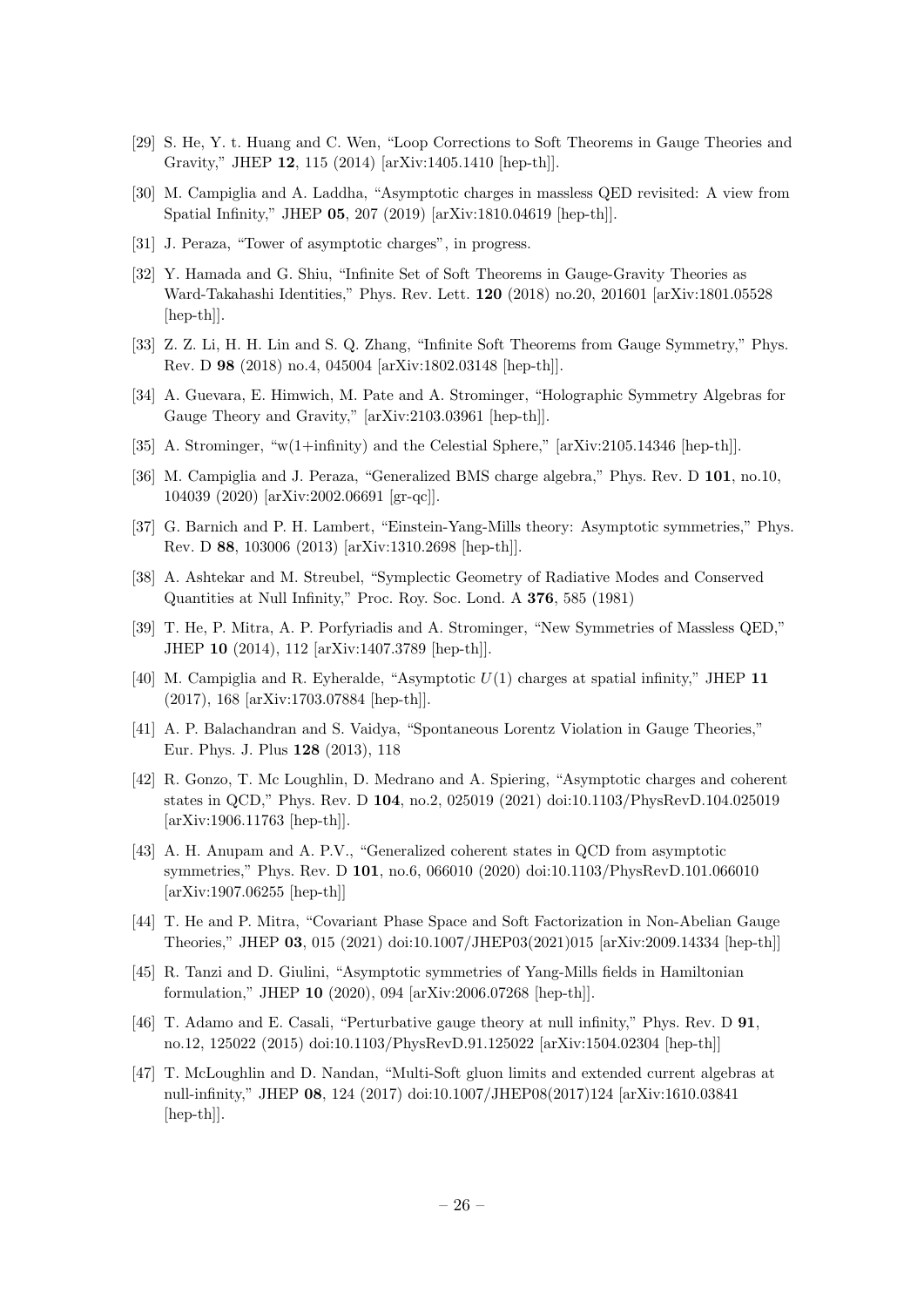- [48] M. Pate, A. M. Raclariu, A. Strominger and E. Y. Yuan, "Celestial operator products of gluons and gravitons," Rev. Math. Phys. 33 (2021) no.09, 2140003 doi:10.1142/S0129055X21400031 [arXiv:1910.07424 [hep-th]].
- <span id="page-27-0"></span>[49] S. Banerjee and S. Ghosh, "MHV Gluon Scattering Amplitudes from Celestial Current Algebras," [arXiv:2011.00017 [hep-th]].
- <span id="page-27-1"></span>[50] P. Mao and J. B. Wu, "Note on asymptotic symmetries and soft gluon theorems," Phys. Rev. D 96, no.6, 065023 (2017) doi:10.1103/PhysRevD.96.065023 [arXiv:1704.05740 [hep-th]]
- <span id="page-27-2"></span>[51] G. Compère, A. Fiorucci and R. Ruzziconi, "Superboost transitions, refraction memory and super-Lorentz charge algebra," JHEP 11, 200 (2018) [erratum: JHEP 04, 172 (2020)] [arXiv:1810.00377 [hep-th]].
- <span id="page-27-3"></span>[52] L. Freidel, F. Hopfmüller and A. Riello, "Asymptotic Renormalization in Flat Space: Symplectic Potential and Charges of Electromagnetism," JHEP 10 (2019), 126 [arXiv:1904.04384 [hep-th]].
- <span id="page-27-4"></span>[53] G. Barnich and C. Troessaert, "Aspects of the BMS/CFT correspondence," JHEP 05 (2010), 062 [arXiv:1001.1541 [hep-th]].
- [54] M. Campiglia and A. Laddha, "New symmetries for the Gravitational S-matrix," JHEP 04, 076 (2015) [arXiv:1502.02318 [hep-th]].
- <span id="page-27-5"></span>[55] G. Compère and J. Long, "Vacua of the gravitational field," JHEP  $07$ , 137 (2016) [arXiv:1601.04958 [hep-th]].
- <span id="page-27-6"></span>[56] S. Deser and C. Teitelboim, "Duality Transformations of Abelian and Nonabelian Gauge Fields," Phys. Rev. D 13 (1976), 1592-1597
- <span id="page-27-7"></span>[57] D. Kapec and P. Mitra, "Shadows and Soft Exchange in Celestial CFT," [arXiv:2109.00073 [hep-th]].
- <span id="page-27-8"></span>[58] T. He, P. Mitra and A. Strominger, "2D Kac-Moody Symmetry of 4D Yang-Mills Theory," JHEP 10, 137 (2016) doi:10.1007/JHEP10(2016)137 [arXiv:1503.02663 [hep-th]]
- [59] C. Cheung, A. de la Fuente and R. Sundrum, "4D scattering amplitudes and asymptotic symmetries from 2D CFT," JHEP 01 (2017), 112 [arXiv:1609.00732 [hep-th]].
- [60] A. Nande, M. Pate and A. Strominger, "Soft Factorization in QED from 2D Kac-Moody Symmetry," JHEP 02 (2018), 079 doi:10.1007/JHEP02(2018)079 [arXiv:1705.00608 [hep-th]].
- [61] E. Himwich and A. Strominger, "Celestial current algebra from Low's subleading soft theorem," Phys. Rev. D 100 (2019) no.6, 065001 [arXiv:1901.01622 [hep-th]].
- [62] W. Fan, A. Fotopoulos and T. R. Taylor, "Soft Limits of Yang-Mills Amplitudes and Conformal Correlators," JHEP 05 (2019), 121 doi:10.1007/JHEP05(2019)121 [arXiv:1903.01676 [hep-th]].
- [63] A. M. Raclariu, "Lectures on Celestial Holography," [arXiv:2107.02075 [hep-th]].
- [64] S. Pasterski, "Lectures on Celestial Amplitudes," [arXiv:2108.04801 [hep-th]].
- <span id="page-27-9"></span>[65] N. Kalyanapuram, "Infrared and Holographic Aspects of the S-Matrix in Gauge Theory and Gravity," [arXiv:2107.06660 [hep-th]].
- <span id="page-27-10"></span>[66] H. Jiang, "Holographic Chiral Algebra: Supersymmetry, Infinite Ward Identities, and EFTs," [arXiv:2108.08799 [hep-th]].